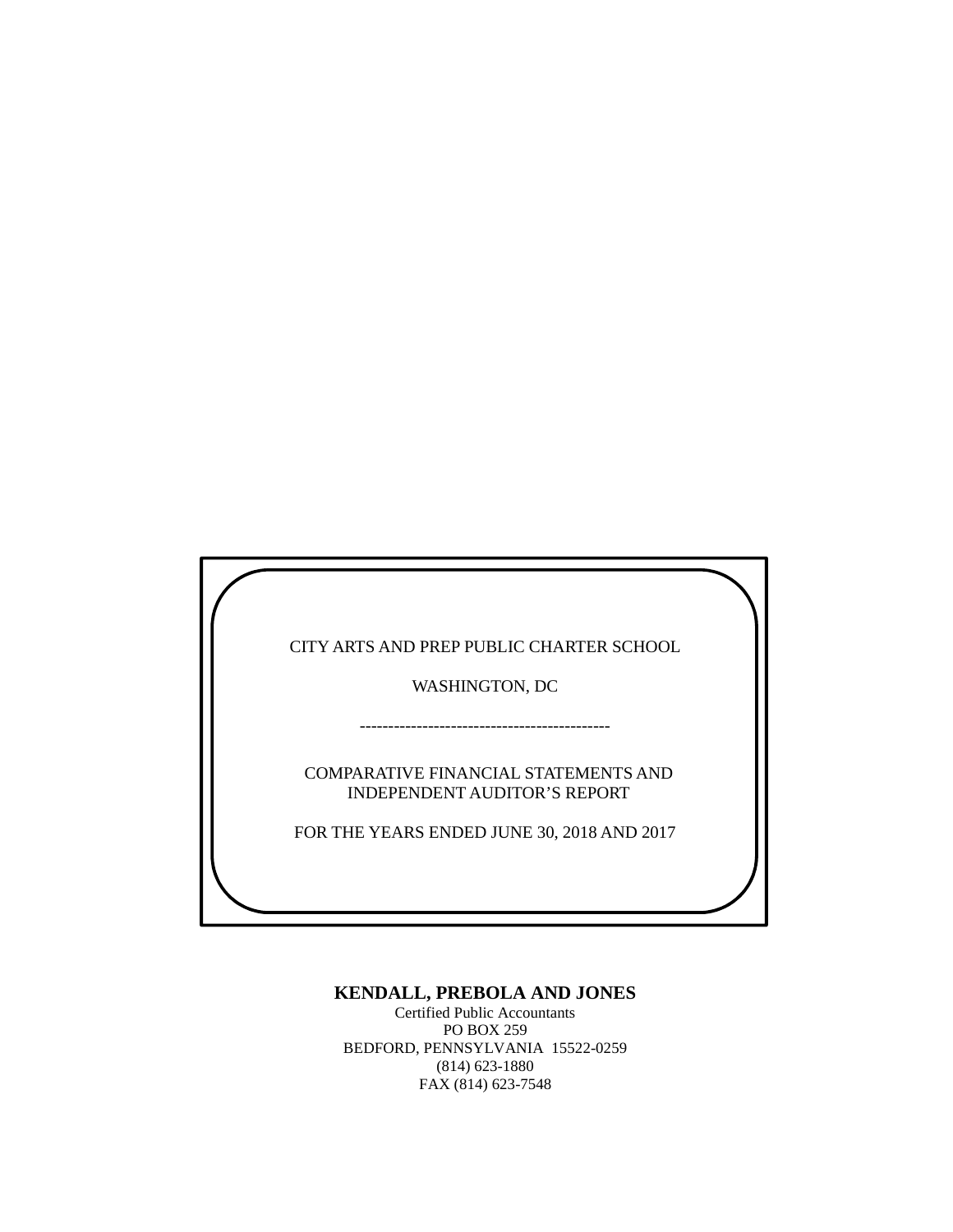# I N D E X

|                                                                                                                                                                                                                          | Page           |
|--------------------------------------------------------------------------------------------------------------------------------------------------------------------------------------------------------------------------|----------------|
| <b>Independent Auditor's Report</b>                                                                                                                                                                                      | $1-2$          |
| Comparative Statements of Financial Position, June 30, 2018 and 2017                                                                                                                                                     | 3              |
| Comparative Statements of Activities, For the Years Ended June 30, 2018 and 2017                                                                                                                                         | $\overline{4}$ |
| Comparative Statements of Cash Flows, For the Years Ended June 30, 2018 and 2017                                                                                                                                         | 5              |
| <b>Notes to Financial Statements</b>                                                                                                                                                                                     | $6 - 21$       |
| Supplemental Information                                                                                                                                                                                                 |                |
| Schedule 1 - Comparative Schedules of Functional Expenses,<br>For the Years Ended June 30, 2018 and 2017                                                                                                                 | $22 - 23$      |
| Schedule 2 - Schedule of Expenditures of Federal Awards,<br>For the Year Ended June 30, 2018                                                                                                                             | $24 - 25$      |
| Notes to Schedule of Expenditures of Federal Awards                                                                                                                                                                      | $26 - 27$      |
| Independent Auditor's Report on Internal Control over Financial Reporting and<br>on Compliance and Other Matters Based on an Audit of Financial Statements<br>Performed in Accordance with Government Auditing Standards | 28-29          |
| Independent Auditor's Report on Compliance for Each Major Program and<br>on Internal Control over Compliance Required by the Uniform Guidance                                                                            | 30-31          |
| Summary Schedule of Prior Audit Findings, For the Year Ended June 30, 2018                                                                                                                                               | 32             |
| Schedule of Findings and Questioned Costs, For the Year Ended June 30, 2018                                                                                                                                              | 33             |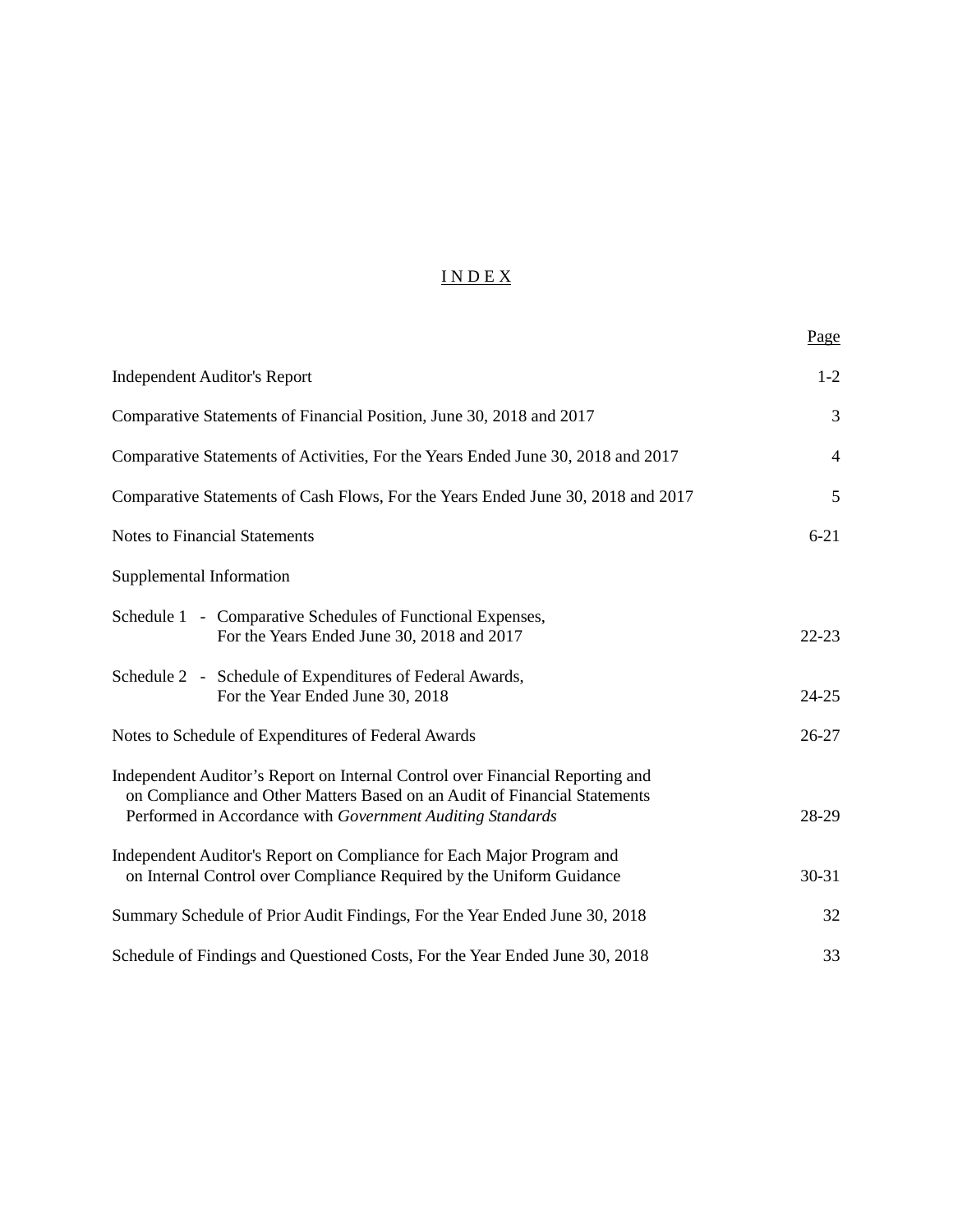# **Kendall, Prebola and Jones, LLC**

Certified Public Accountants

Board of Directors City Arts and Prep Public Charter School 705 Edgewood Avenue, NE Washington, DC 20017

#### INDEPENDENT AUDITOR'S REPORT

#### *Report on the Financial Statements*

We have audited the accompanying financial statements of the City Arts and Prep Public Charter School (a nonprofit organization) which comprise the statements of financial position as of June 30, 2018 and 2017, and the related statements of activities and cash flows for the years then ended, and the related notes to the financial statements.

#### *Management's Responsibility for the Financial Statements*

Management is responsible for the preparation and fair presentation of these financial statements in accordance with accounting principles generally accepted in the United States of America; this includes the design, implementation, and maintenance of internal control relevant to the preparation and fair presentation of financial statements that are free from material misstatement, whether due to fraud or error.

#### *Auditor's Responsibility*

Our responsibility is to express an opinion on these financial statements based on our audits. We conducted our audits in accordance with auditing standards generally accepted in the United States of America and the standards applicable to financial audits contained in *Government Auditing Standards*, issued by the Comptroller General of the United States. Those standards require that we plan and perform the audits to obtain reasonable assurance about whether the financial statements are free from material misstatement.

An audit involves performing procedures to obtain audit evidence about the amounts and disclosures in the financial statements. The procedures selected depend on the auditor's judgment, including the assessment of the risks of material misstatement of the financial statements, whether due to fraud or error. In making those risk assessments, the auditor considers internal control relevant to the entity's preparation and fair presentation of the financial statements in order to design audit procedures that are appropriate in the circumstances, but not for the purpose of expressing an opinion on the effectiveness of the entity's internal control. Accordingly, we express no such opinion. An audit also includes evaluating the appropriateness of accounting policies used and the reasonableness of significant accounting estimates made by management, as well as evaluating the overall presentation of the financial statements.

We believe that the audit evidence we have obtained is sufficient and appropriate to provide a basis for our audit opinion.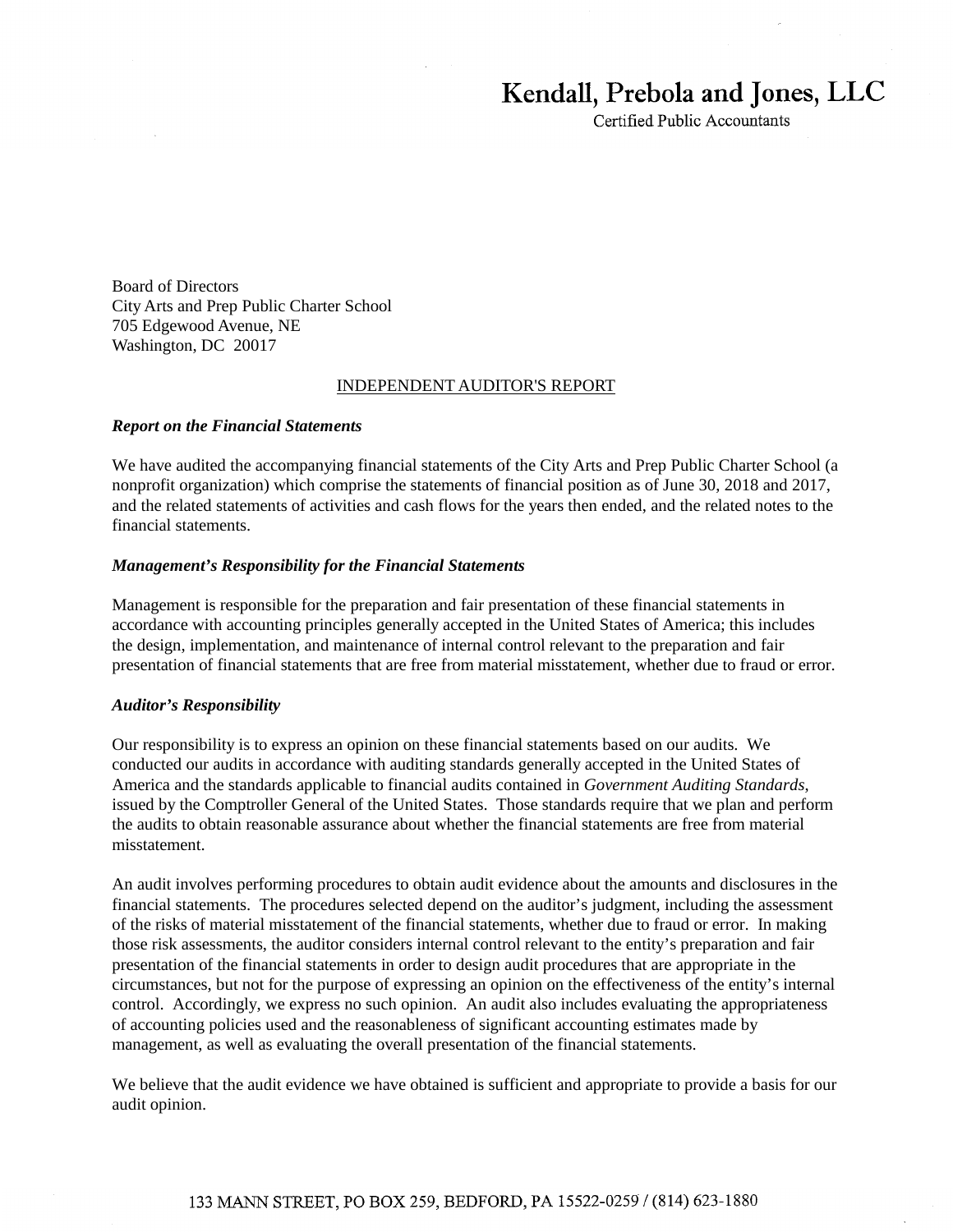#### *Opinion*

In our opinion, the financial statements referred to above present fairly, in all material respects, the financial position of the City Arts and Prep Public Charter School as of June 30, 2018 and 2017, and the changes in its net assets and its cash flows for the years then ended in accordance with accounting principles generally accepted in the United States of America.

#### *Other Matters*

Our audits were conducted for the purpose of forming an opinion on the financial statements as a whole. The supplemental schedules of functional expenses are presented for purposes of additional analysis and are not a required part of the financial statements. In addition, the accompanying schedule of expenditures of federal awards, as required by Title 2 U.S. *Code of Federal Regulations* Part 200, *Uniform Administrative Requirements, Cost Principles, and Audit Requirements for Federal Awards*, is presented for purposes of additional analysis and is not a required part of the financial statements. Such information is the responsibility of management and was derived from and relates directly to the underlying accounting and other records used to prepare the financial statements. The information has been subjected to the auditing procedures applied in the audit of the financial statements and certain additional procedures, including comparing and reconciling such information directly to the underlying accounting and other records used to prepare the financial statements or to the financial statements themselves, and other additional procedures in accordance with auditing standards generally accepted in the United States of America. In our opinion, the information is fairly stated in all material respects in relation to the financial statements as a whole.

#### *Other Reporting Required by Government Auditing Standards*

In accordance with *Government Auditing Standards*, we have also issued our report dated December 3, 2018, on our consideration of the City Arts and Prep Public Charter School's internal control over financial reporting and on our tests of its compliance with certain provisions of laws, regulations, contracts and grant agreements and other matters. The purpose of that report is solely to describe the scope of our testing of internal control over financial reporting and compliance and the results of that testing, and not to provide an opinion on the effectiveness of internal control over financial reporting or on compliance. That report is an integral part of an audit performed in accordance with *Government Auditing Standards* in considering City Arts and Prep Public Charter School's internal control over financial reporting and compliance.

Kendall, Prebola and Jones Kendall, Prebola and Jones Certified Public Accountants Certified Public Accountants

Bedford, Pennsylvania December 3, 2018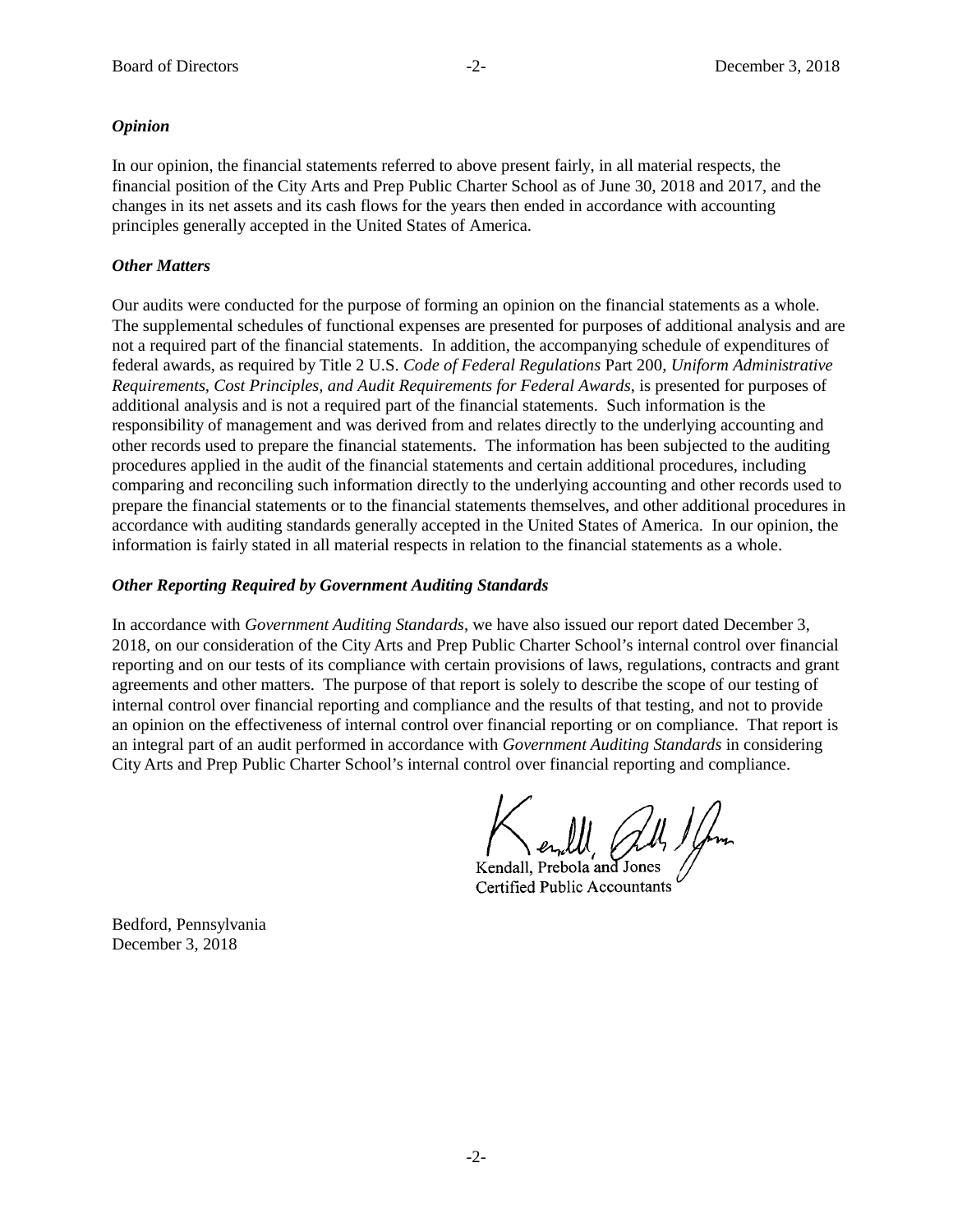# CITY ARTS AND PREP PUBLIC CHARTER SCHOOL COMPARATIVE STATEMENTS OF FINANCIAL POSITION JUNE 30, 2018 AND 2017

|                                                | June 30, 2018         | June 30, 2017            |
|------------------------------------------------|-----------------------|--------------------------|
| <b>ASSETS</b>                                  |                       |                          |
| <b>Current Assets:</b>                         |                       |                          |
| Cash and Cash Equivalents                      | \$<br>1,938,582       | \$<br>1,991,435          |
| <b>Accounts Receivable</b>                     | 227,267               | 202,614                  |
| <b>Grants Receivable</b>                       | 483,600               | 82,714                   |
| Promises Receivable                            |                       | 688                      |
| Prepaid Expenses                               | 40,584                | 214,195                  |
| <b>Total Current Assets</b>                    | 2,690,033<br>S.       | 2,491,646                |
| Fixed Assets:                                  |                       |                          |
| Fixed Assets, Net of Accumulated Depreciation  | \$<br>291,594         | $\frac{1}{2}$<br>517,440 |
| <b>Total Fixed Assets</b>                      | \$<br>291,594         | $\frac{1}{2}$<br>517,440 |
| Other Assets:                                  |                       |                          |
| Deposits                                       | \$<br>460,750         | 460,000<br>\$            |
| <b>Total Other Assets</b>                      | 460,750<br>S          | \$<br>460,000            |
| <b>TOTAL ASSETS</b>                            | 3,442,377<br>S.       | 3,469,086                |
| <b>LIABILITIES AND NET ASSETS</b>              |                       |                          |
| <b>Current Liabilities:</b>                    |                       |                          |
| <b>Accounts Payable</b>                        | \$<br>559,419         | \$<br>239,906            |
| Accrued Salaries and Payroll Withholdings      | 427,442               | 446,255                  |
| <b>Accrued Interest Payable</b>                | 1,412                 | 2,130                    |
| <b>Refundable Advances</b>                     | 1,645                 | 16,196                   |
| <b>Current Portion - Notes Payable</b>         | 418,337               | 826,440                  |
| <b>Current Portion - Capital Lease Payable</b> | 2,773                 | 4,662                    |
| <b>Total Current Liabilities</b>               | \$1,411,028           | 1,535,589                |
| Long-Term Liabilities:                         |                       |                          |
| Notes Payable                                  | \$<br>418,337         | \$<br>826,440            |
| Less: Current Portion                          | (418, 337)            | (826, 440)               |
| Capital Lease Payable                          | 9,895                 | 5,466                    |
| Less: Current Portion                          | (2,773)               | (4,662)                  |
|                                                |                       |                          |
| <b>Total Long-Term Liabilities</b>             | 7,122<br>\$           | \$<br>804                |
| <b>Total Liabilities</b>                       | \$1,418,150           | 1,536,393<br>S.          |
| Net Assets:                                    |                       |                          |
| Unrestricted                                   | 2,024,227<br>S.       | 1,932,693<br>S.          |
| <b>Temporarily Restricted</b>                  |                       |                          |
| <b>Total Net Assets</b>                        | $\frac{$2,024,227}{}$ | 1,932,693                |
| TOTAL LIABILITIES AND NET ASSETS               | 3,442,377<br>S.       | 3,469,086                |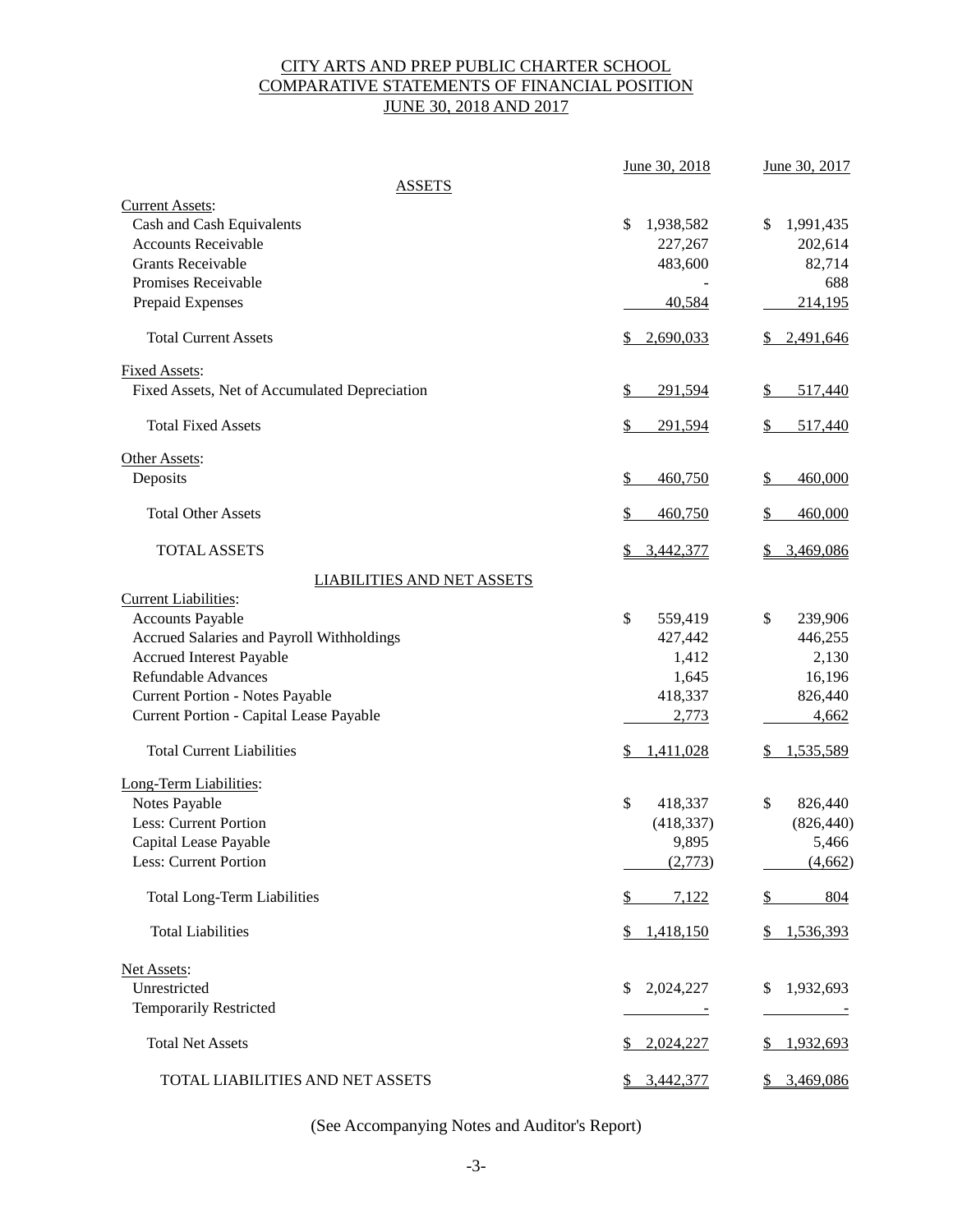#### CITY ARTS AND PREP PUBLIC CHARTER SCHOOL COMPARATIVE STATEMENTS OF ACTIVITIES FOR THE YEARS ENDED JUNE 30, 2018 AND 2017

|                                              | June 30, 2018               |                                |                 | June 30, 2017          |                                                       |                                      |  |
|----------------------------------------------|-----------------------------|--------------------------------|-----------------|------------------------|-------------------------------------------------------|--------------------------------------|--|
|                                              | Unrestricted                | Temporarily<br>Restricted      | Total           | Unrestricted           | Temporarily<br>Restricted                             | Total                                |  |
|                                              |                             |                                |                 |                        |                                                       |                                      |  |
| Revenues, Gains and Other Support:           |                             |                                |                 |                        |                                                       |                                      |  |
| Per Pupil Funding Allocation                 | \$<br>7,204,917             | \$<br>$\sim$                   | \$<br>7,204,917 | \$<br>6,952,007        | \$                                                    | \$<br>6,952,007                      |  |
| Per Pupil Funding - Facilities Allocation    | 1,593,171                   |                                | 1,593,171       | 1,630,728              |                                                       | 1,630,728                            |  |
| <b>Federal Entitlements and Grants</b>       | 756,484                     |                                | 756,484         | 655,779                |                                                       | 655,779                              |  |
| <b>State Grants - District of Columbia</b>   | 84,819                      |                                | 84,819          | 45,776                 |                                                       | 45,776                               |  |
| Other Grants and Contributions               | 4,679                       | 1,350                          | 6,029           | 5,635                  | 5,000                                                 | 10,635                               |  |
| <b>Donated Services</b>                      | 300                         |                                | 300             |                        |                                                       |                                      |  |
| <b>Student Fees</b>                          | 26,505                      |                                | 26,505          | 101,085                |                                                       | 101,085                              |  |
| <b>Interest and Dividends</b>                | 2,047                       |                                | 2,047           | 1,631                  |                                                       | 1,631                                |  |
| <b>Other Revenue</b>                         | 436                         |                                | 436             | 616                    |                                                       | 616                                  |  |
| Gain/(Loss) on Disposal of Fixed Assets      | 1,724                       |                                | 1,724           | 4,536                  |                                                       | 4,536                                |  |
| <b>Net Assets Released from Restrictions</b> |                             |                                |                 |                        |                                                       |                                      |  |
| (Satisfaction of Program Restrictions)       | 1,350                       | (1,350)                        |                 | 5,000                  | (5,000)                                               |                                      |  |
| <b>Total Revenues and Other Support</b>      | 9,676,432<br>S.             | $\overline{\phantom{a}}$       | \$<br>9,676,432 | \$9,402,793            |                                                       | \$<br>9,402,793                      |  |
| Expenses:                                    |                             |                                |                 |                        |                                                       |                                      |  |
| <b>Educational Services</b>                  | 7,769,169<br>\$             | \$                             | \$<br>7,769,169 | 7,543,626<br>\$        | $\boldsymbol{\mathsf{S}}$                             | \$<br>7,543,626                      |  |
| General and Administrative                   | 1,759,062                   |                                | 1,759,062       | 1,379,274              |                                                       | 1,379,274                            |  |
| Fundraising                                  | 56,667                      |                                | 56,667          | 85,093                 |                                                       | 85,093                               |  |
| <b>Total Expenses</b>                        | 9,584,898<br>\$             |                                | \$<br>9,584,898 | \$9,007,993            |                                                       | \$<br>9,007,993                      |  |
| Changes in Net Assets                        | \$<br>91,534                | \$<br>$\overline{\phantom{a}}$ | \$<br>91,534    | \$<br>394,800          | $\boldsymbol{\mathsf{S}}$<br>$\overline{\phantom{a}}$ | $\boldsymbol{\mathsf{S}}$<br>394,800 |  |
| Net Assets, Beginning of Year                | 1,932,693                   |                                | 1,932,693       | 1,537,893              |                                                       | 1,537,893                            |  |
| Net Assets, End of Year                      | 2,024,227<br>$\mathbb{S}^-$ |                                | 2,024,227<br>\$ | 1,932,693<br><u>\$</u> | \$                                                    | 1,932,693<br>\$                      |  |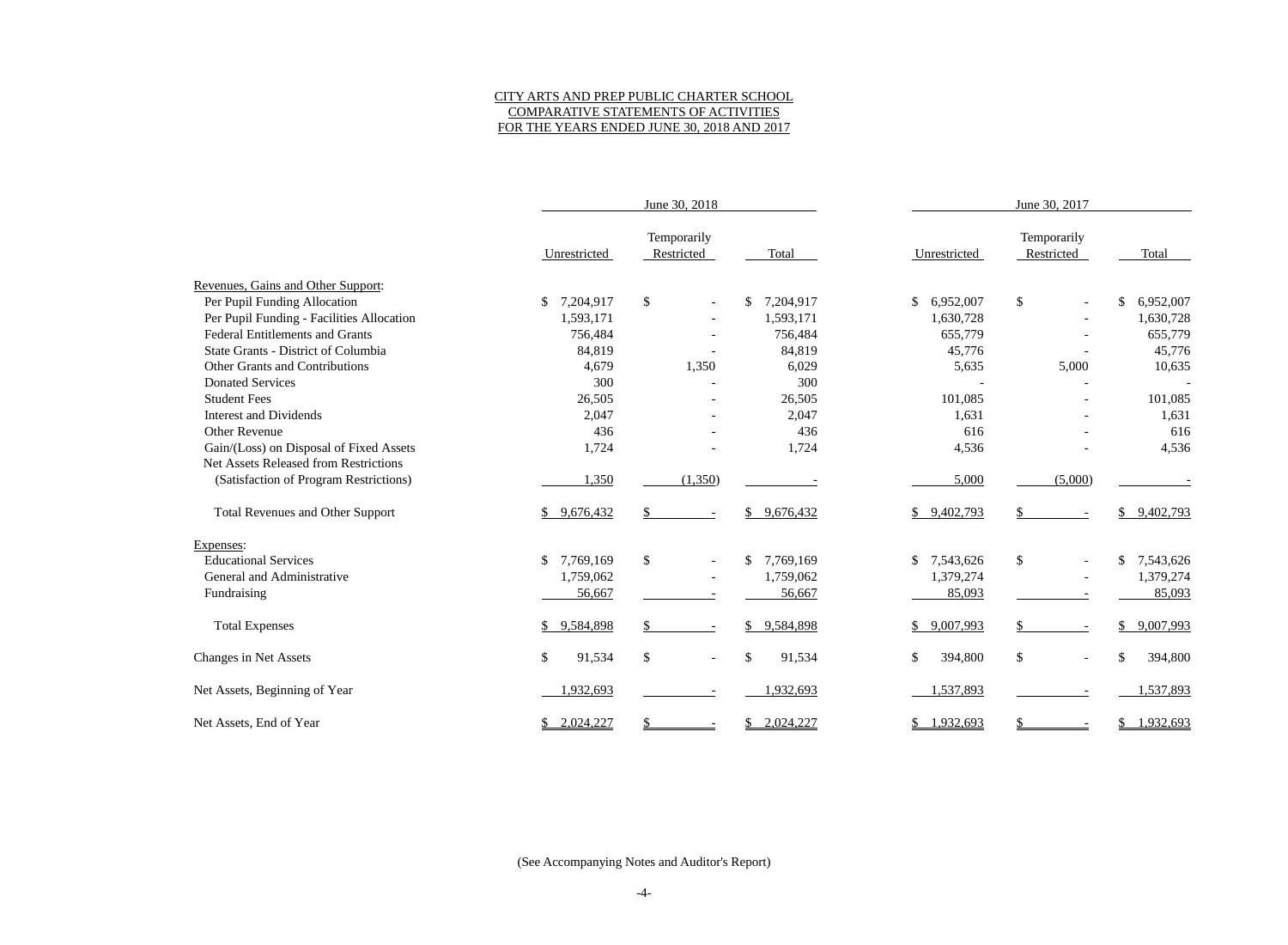# CITY ARTS AND PREP PUBLIC CHARTER SCHOOL COMPARATIVE STATEMENTS OF CASH FLOWS FOR THE YEARS ENDED JUNE 30, 2018 AND 2017

| <b>Cash Flows from Operating Activities:</b>                  |               | June 30, 2018 |    | June 30, 2017 |  |
|---------------------------------------------------------------|---------------|---------------|----|---------------|--|
| <b>Changes in Net Assets</b>                                  | $\mathcal{S}$ | 91,534        | \$ | 394,800       |  |
| Adjustments to Reconcile Changes in Net Assets                |               |               |    |               |  |
| to Net Cash Flows from Operating Activities:                  |               |               |    |               |  |
| Depreciation and Amortization                                 |               | 247,578       |    | 292,458       |  |
| (Gain)/Loss on Disposal of Fixed Assets                       |               | (1,724)       |    | (4,536)       |  |
| Deposits - (Increase)/Decrease                                |               | (750)         |    | 15,000        |  |
| Accounts Receivable - (Increase)/Decrease                     |               | (24, 653)     |    | (66, 237)     |  |
| Grants Receivable - (Increase)/Decrease                       |               | (400, 886)    |    | 41,171        |  |
| Promises Receivable - (Increase)/Decrease                     |               | 688           |    | (598)         |  |
| Prepaid Expenses - (Increase)/Decrease                        |               | 173,611       |    | (188, 121)    |  |
| Accounts Payable - Increase/(Decrease)                        |               | 319,513       |    | (113,715)     |  |
| Accrued Salary and Payroll Withholdings - Increase/(Decrease) |               | (18, 813)     |    | 74,753        |  |
| Accrued Interest Payable - Increase/(Decrease)                |               | (718)         |    | (1,035)       |  |
| Refundable Advances - Increase/(Decrease)                     |               | (14, 551)     |    | 16,196        |  |
| Net Cash Flows from Operating Activities                      | \$            | 370,829       | \$ | 460,136       |  |
| <b>Cash Flows from Investing Activities:</b>                  |               |               |    |               |  |
| <b>Acquisition of Fixed Assets</b>                            | \$            | (22, 436)     | \$ | (58, 745)     |  |
| Proceeds on Disposal of Fixed Assets                          |               | 12,933        |    |               |  |
| Net Cash Flows from Investing Activities                      | \$            | (9,503)       | \$ | (58, 745)     |  |
| <b>Cash Flows from Financing Activities:</b>                  |               |               |    |               |  |
| Repayment on Notes                                            | \$            | (408, 103)    | \$ | (502, 556)    |  |
| Payments on Capital Lease                                     |               | (6,076)       |    | (4,391)       |  |
| Net Cash Flows from Financing Activities                      | \$            | (414, 179)    |    | (506, 947)    |  |
| Net Increase/(Decrease) in Cash and Cash Equivalents          | \$            | (52, 853)     | \$ | (105, 556)    |  |
| Cash and Cash Equivalents at Beginning of Year                |               | 1,991,435     |    | 2,096,991     |  |
| Cash and Cash Equivalents at End of Year                      | \$            | 1,938,582     | \$ | 1,991,435     |  |

Supplemental Disclosures:

- a) Cash paid for interest for the years ended June 30, 2018 and 2017 was \$21,975 and \$33,232, respectively.
- b) No income taxes were paid during the years ended June 30, 2018 and 2017.

# Non-Cash Activities:

During the year ended June 30, 2018, the Charter School purchased two Konica photocopiers in the amount of \$10,504 by financing through a capital lease.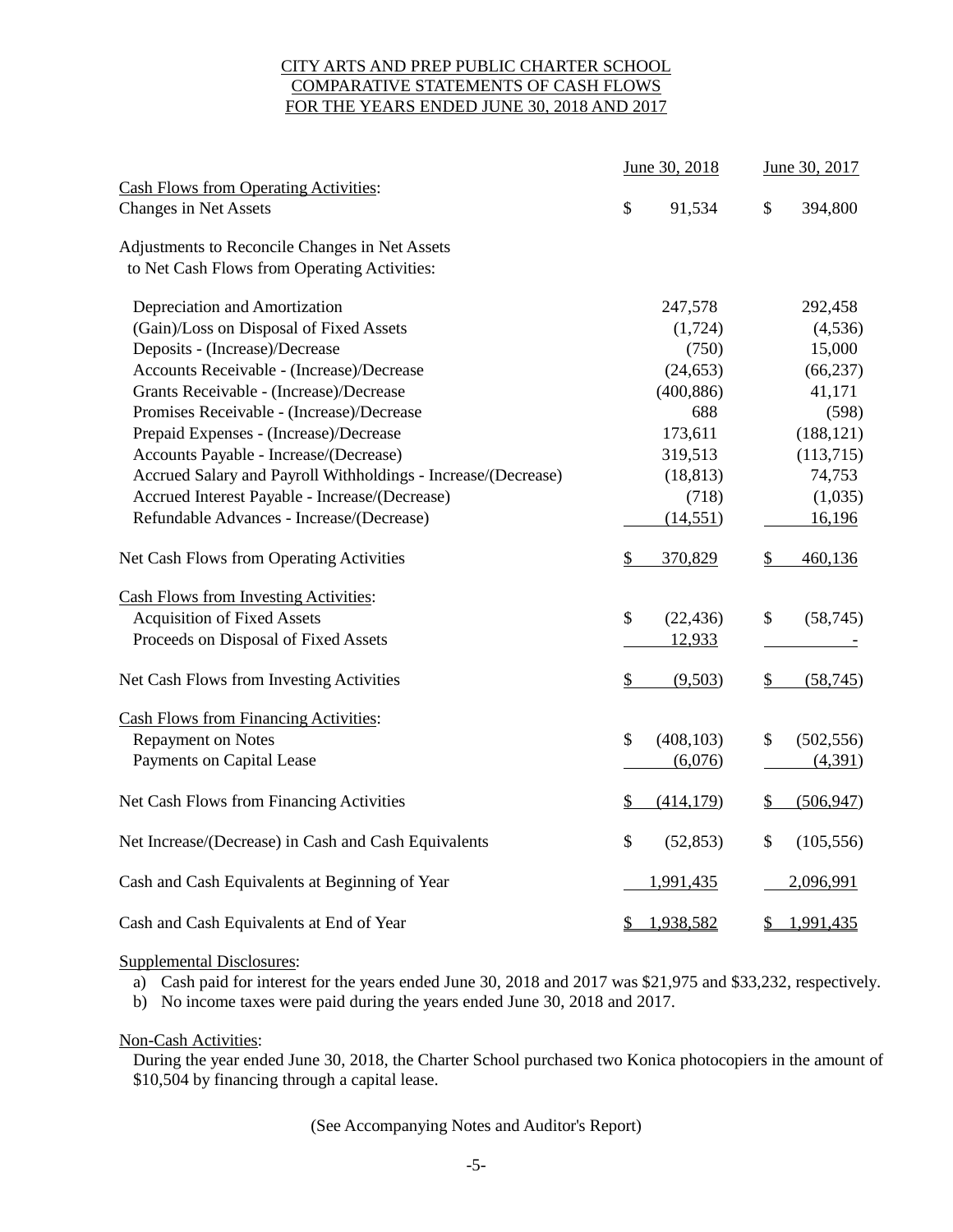## 1. ORGANIZATION:

City Arts and Prep Public Charter School, formerly known as "The William E. Doar, Jr. Public Charter School for the Performing Arts, Inc.," a nonprofit organization incorporated in the District of Columbia in 2004, has been granted  $501(c)(3)$  status by the Internal Revenue Service and has been granted a charter as a DC public charter school by the District of Columbia Public Charter School Board, as authorized by the DC School Reform Act.

As a DC public charter school, City Arts and Prep Public Charter School for the Performing Arts has a guaranteed funding stream from the District of Columbia (uniform per student funding) and the U.S. federal government (federal grants for education and other programs) provided it meets certain compliance requirements. A DC public charter school is considered a Local Educational Agency (LEA) under federal education guidelines. As a DC public charter school, the City Arts and Prep Public Charter School enjoys significant freedom from the budget and operational restrictions placed on traditional public schools, allowing it to create a unique educational mission and approach.

The Charter School received accreditation from Middle States Association of Colleges and Schools (MSA). MSA is among the premier accrediting associations in the world and pioneered the accreditation of colleges and schools in the United States more than a century ago. Middle States accreditation remains a prestigious validation of educational excellence and dynamic school improvement in traditional and nontraditional schools worldwide. The accreditation was issued during the 2017-2018 school year.

The Charter School's primary sources of support are local appropriations for charter schools from the District of Columbia.

## **Basic Programs**

City Arts and Prep Public Charter School is the District's only college-preparatory public charter that integrates rigorous academic instruction with world-class performing arts programs to propel young people towards success in school and in life.

## 2. SUMMARY OF SIGNIFICANT ACCOUNTING POLICIES:

The significant accounting policies of the Charter School are summarized below:

(a) Basis of Accounting and Presentation:

The accompanying financial statements have been prepared on the accrual basis of accounting, which presents financial position, activities, functional expenses, and cash flows in accordance with accounting principles generally accepted in the United States of America.

(b) Revenue Recognition:

#### **Contributions**

The Charter School has adopted Financial Accounting Standards Board ASC No. 958-605-25, *Accounting for Contributions Received and Contributions Made.* As such, contributions are recognized as revenue when they are received or unconditionally pledged.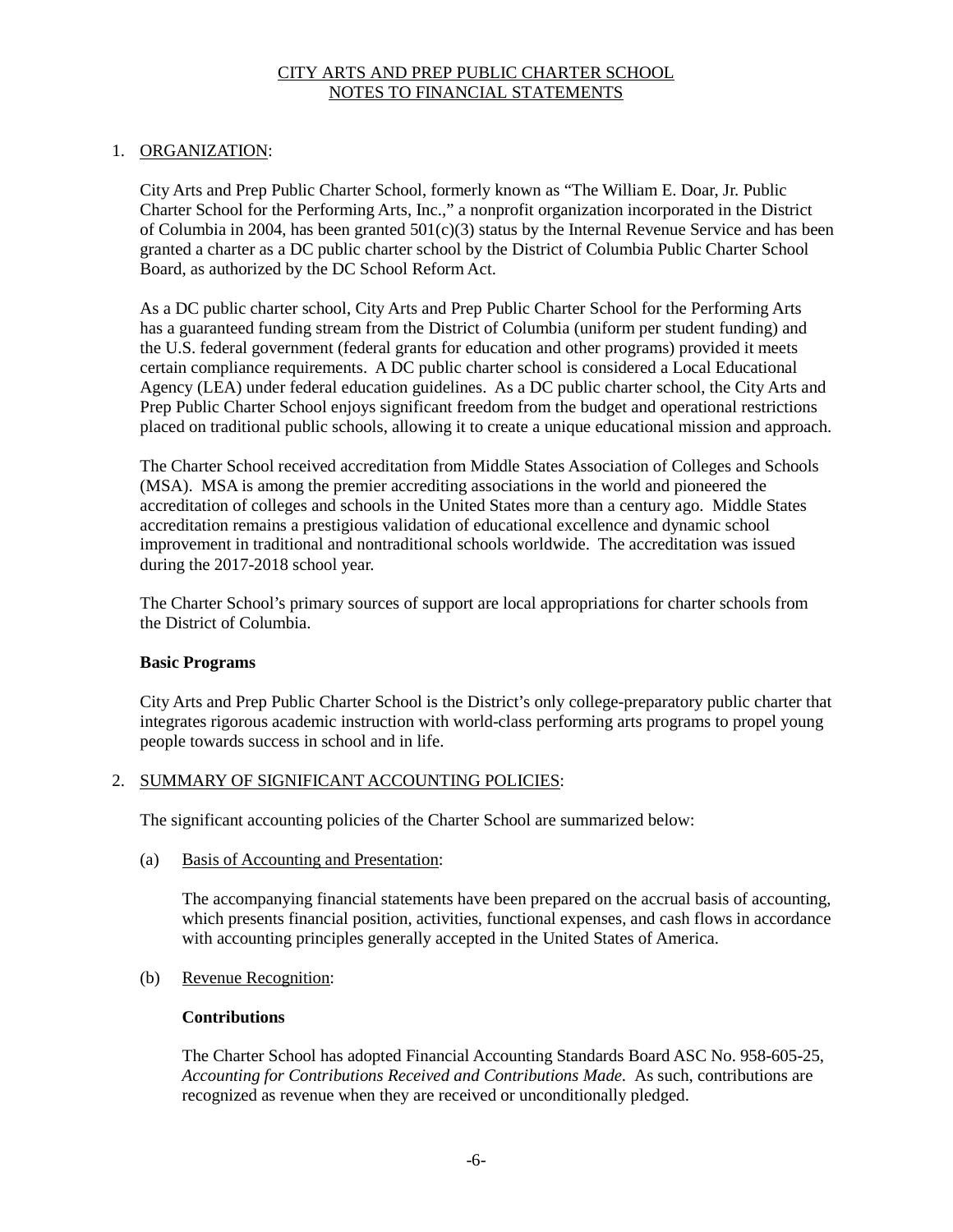# 2. SUMMARY OF SIGNIFICANT ACCOUNTING POLICIES: (Continued)

#### (b) Revenue Recognition: (Continued)

#### **Contributions** (Continued)

All contributions are available for unrestricted use unless specifically restricted by the donor. Contributions and promises to give with donor-imposed conditions are recognized as unrestricted support when the conditions on which they depend are substantially met. Contributions and promises to give with donor-imposed restrictions are reported as temporarily restricted support. Unconditional promises to give due in the next year are recorded at their net realizable value. An allowance for uncollectible contributions receivable is provided based on management's judgment, including such factors as prior collection history and type of contribution.

The Charter School reports gifts of equipment as unrestricted support unless explicit donor stipulations specify how the donated assets must be used. The Charter School reports expirations of donor restrictions when the donated or acquired assets are placed in service.

#### **Federal and Charter School Funding**

The Charter School receives a student allocation from the District of Columbia as well as federal funding to cover the cost of academic expenses. The student allocation is on a per pupil basis and includes the academic year funding, special education funding, and a facilities allowance. The Charter School recognizes this funding in the year in which the school term is conducted. Funding received in advance of the school term is recorded as a refundable advance. Federal entitlements are recognized based on the allowable costs incurred.

## **Before and After Care Fees**

The Charter School offers fee-based extended day programming for students. The hours of operation are structured to coincide with the typical workday of parents of the students. Both the before and after care programs offer food services. Tuition is collected based on a monthly fee. The amount of tuition ranges from full tuition to reduced tuition based on the National School Lunch Program guidelines.

#### (c) Corporate Taxes:

The Charter School is exempt from federal and state income taxes (other than on unrelated business income) under the provisions of Section  $501(c)(3)$  of the Internal Revenue Code and similar state income tax laws. The Charter School has been classified as other than a private foundation under Section 509(a)(1) of the Internal Revenue Code and accordingly contributions to the Charter School qualify as a charitable tax deduction by the contributor under Section  $170(b)(i)(A)(ii)$ . Under IRC Section  $512(a)(7)$ , certain transportation benefits are subject to unrelated business income tax. As of June 30, 2018, the Charter School recognized \$398 of income tax expense related to filing of the 2018 990-T tax return. In addition, \$111 of income tax expense due to the District of Columbia has been recorded in the financial statements related to income tax on transportation benefits. There was no federal and state income tax recognized for the year ended June 30, 2017.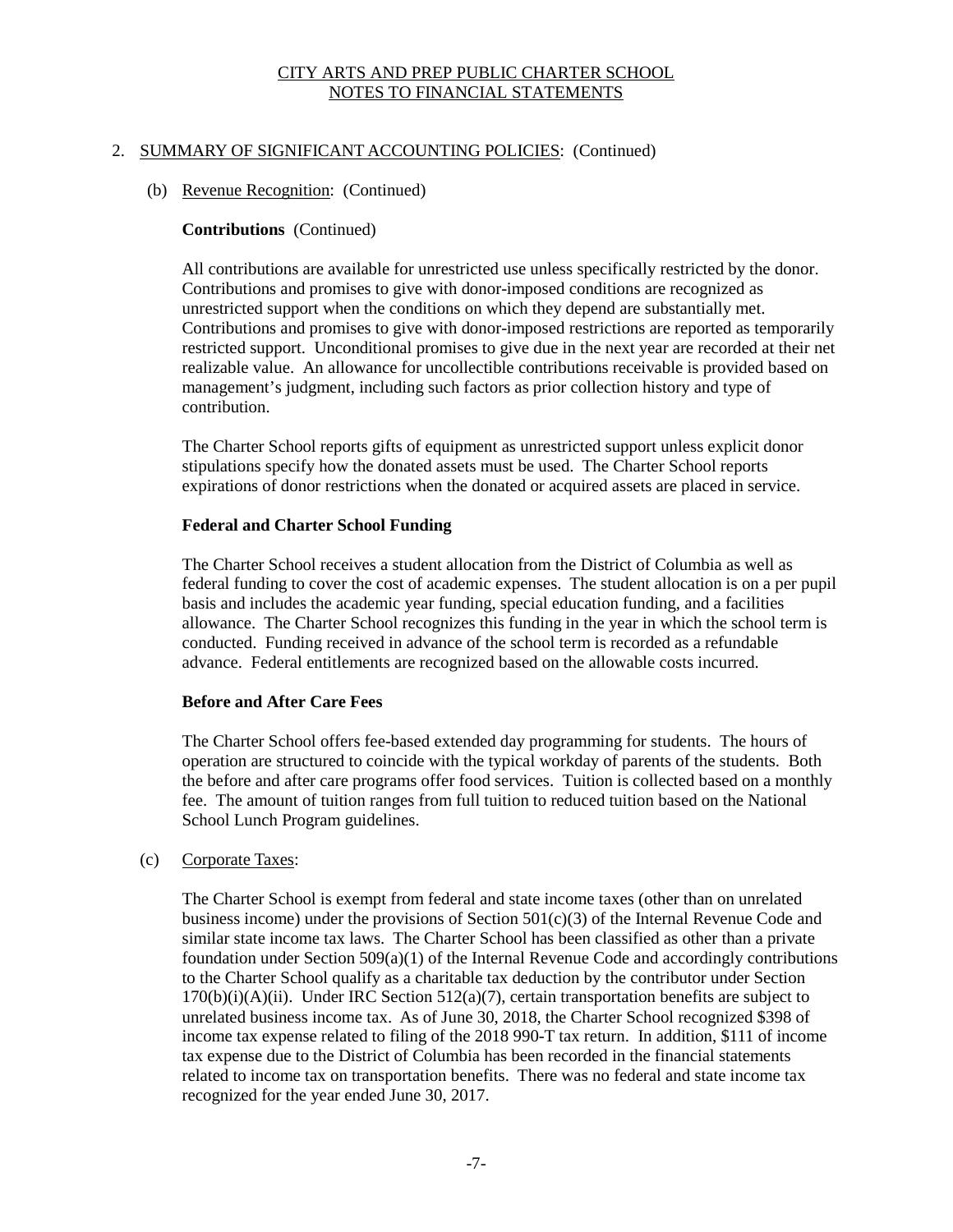# 2. SUMMARY OF SIGNIFICANT ACCOUNTING POLICIES: (Continued)

## (c) Corporate Taxes: (Continued)

The Charter School is also exempt from District of Columbia sales, real estate and personal property taxes.

#### (d) Grants:

Grant revenues are received primarily from Federal agencies and the District of Columbia. These grants are subject to financial and compliance audits by the grantor agencies. Such audits could result in a request for reimbursement by the agency for expenditures disallowed under the terms and conditions of the appropriate grantor. No provision for possible adjustments for disallowed costs has been made in the accompanying financial statements because, in the opinion of management, such adjustment, if any, would not have a material effect on the financial statements.

Cash receipts in excess of costs incurred for grants are reflected as refundable advances until they are expended for the purpose of the grant, at which time they are recognized as unrestricted support. Costs incurred in excess of cash received are reflected as grants receivable.

#### (e) Net Assets:

The Charter School has adopted Financial Accounting Standards Board ASC No. 958-205-05, *Financial Statements of Not-for-Profit Organizations*. Under FASB ASC No. 958-205-05, the Charter School is required to report information regarding its financial position and activities according to three classes of net assets.

Net assets and revenues, expenses, gains, and losses are classified based on the existence or absence of donor-imposed restrictions. Accordingly, net assets of the Charter School and changes therein are classified and reported as follows:

#### **Unrestricted Net Assets**

Unrestricted net assets are defined as net assets that are not subject to donor-imposed restrictions and over which the Board of Directors has discretionary control. This classification includes net assets subject to donor-imposed conditions, which have been met in the current year and net assets subject to donor-imposed restrictions that have been released from restrictions.

## **Temporarily Restricted Net Assets**

Temporarily restricted net assets are defined as net assets subject to donor-imposed restrictions that may or will be met, either by actions of the Charter School and/or the passage of time. When a restriction expires, temporarily restricted net assets are reclassified to unrestricted net assets and reported in the statement of activities as net assets released from restrictions. There were no temporarily restricted net assets available at year end.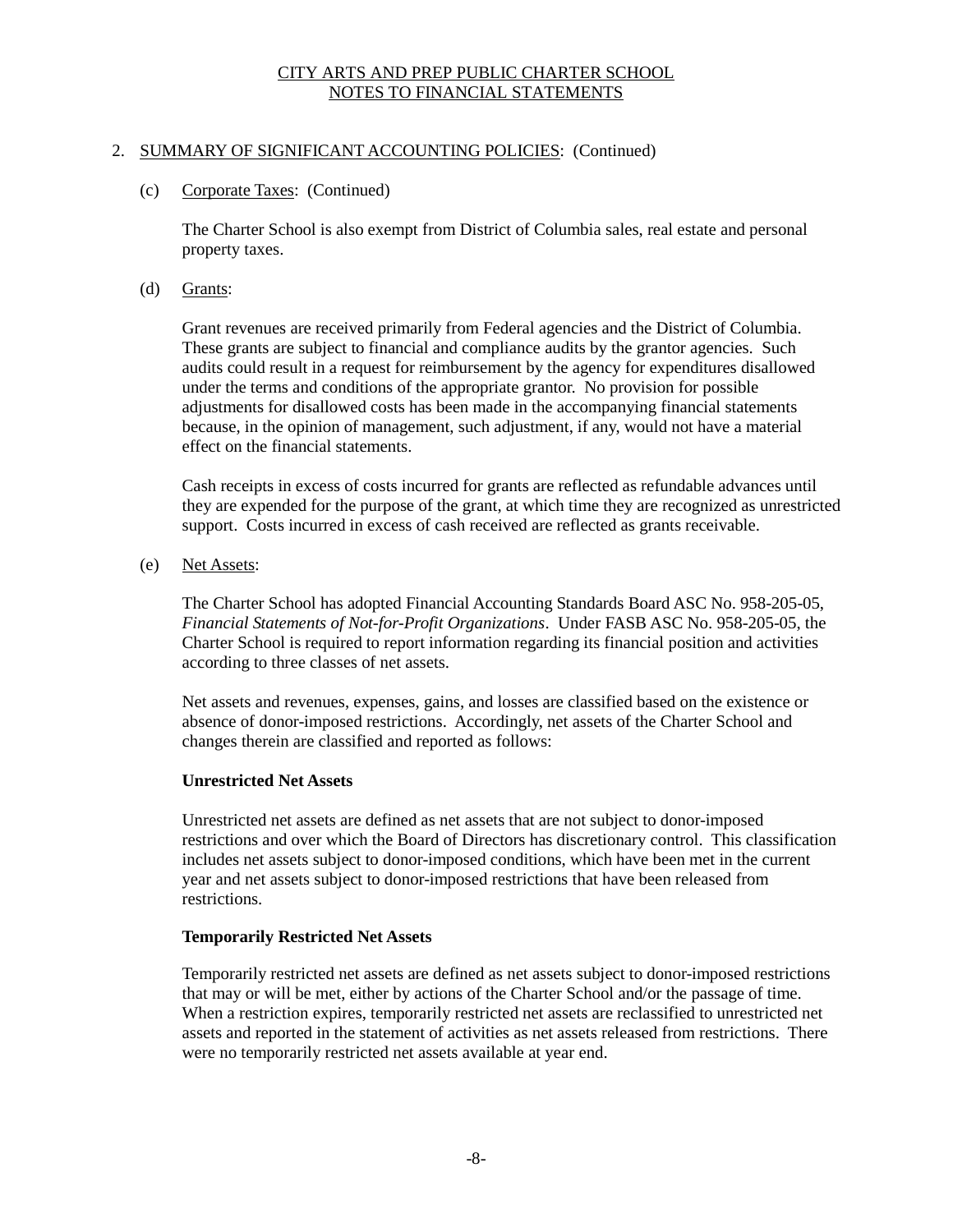# 2. SUMMARY OF SIGNIFICANT ACCOUNTING POLICIES: (Continued)

(e) Net Assets: (Continued)

## **Temporarily Restricted Net Assets** (Continued)

Net assets were released from donor restrictions by incurring expenses satisfying the restricted purpose, the passage of time, or by occurrence of events specified by donors for the following activities:

|                                                                                      |  | June 30, 2018 |  | June 30, 2017 |  |
|--------------------------------------------------------------------------------------|--|---------------|--|---------------|--|
| Parents with Purpose Program<br><b>Educational Program Services - Use Restricted</b> |  | 150<br>1.200  |  | 5,000         |  |
| <b>Total Released</b>                                                                |  | 1.350         |  | 5,000         |  |

#### **Permanently Restricted Net Assets**

Permanently restricted net assets are defined as net assets subject to donor-imposed stipulations that requires the net assets be maintained permanently by the Charter School. Generally, the donors of these assets permit the use of all or part of the income earned on any related investments for general or specific purposes. The Charter School did not have any permanently restricted net assets as of June 30, 2018 and 2017.

#### (f) Donated Services and Materials:

Donated services and materials are recognized as contributions in accordance with FASB ASC 958, *Accounting for Contributions Received and Contributions Made*, if the services received create or enhance nonfinancial assets or require specialized skills, and are provided by individuals possessing those skills, and would typically need to be purchased if not provided by donation. Contributed services and promises to give services that do not meet the above criteria are not recognized. The time contributed by the Charter School's Board of Directors is uncompensated and is not reflected as donated services. In-kind contributions are recorded in the statement of activities at estimated fair value and recognized as revenue and expense (or an asset) in the period they are received.

The estimated value of donated services and material has been recorded in the financial statements as follows:

|                                | June 30, 2018 | June 30, 2017 |  |   |
|--------------------------------|---------------|---------------|--|---|
| <b>Transportation Services</b> |               | 300           |  |   |
| Total                          |               | 300           |  | - |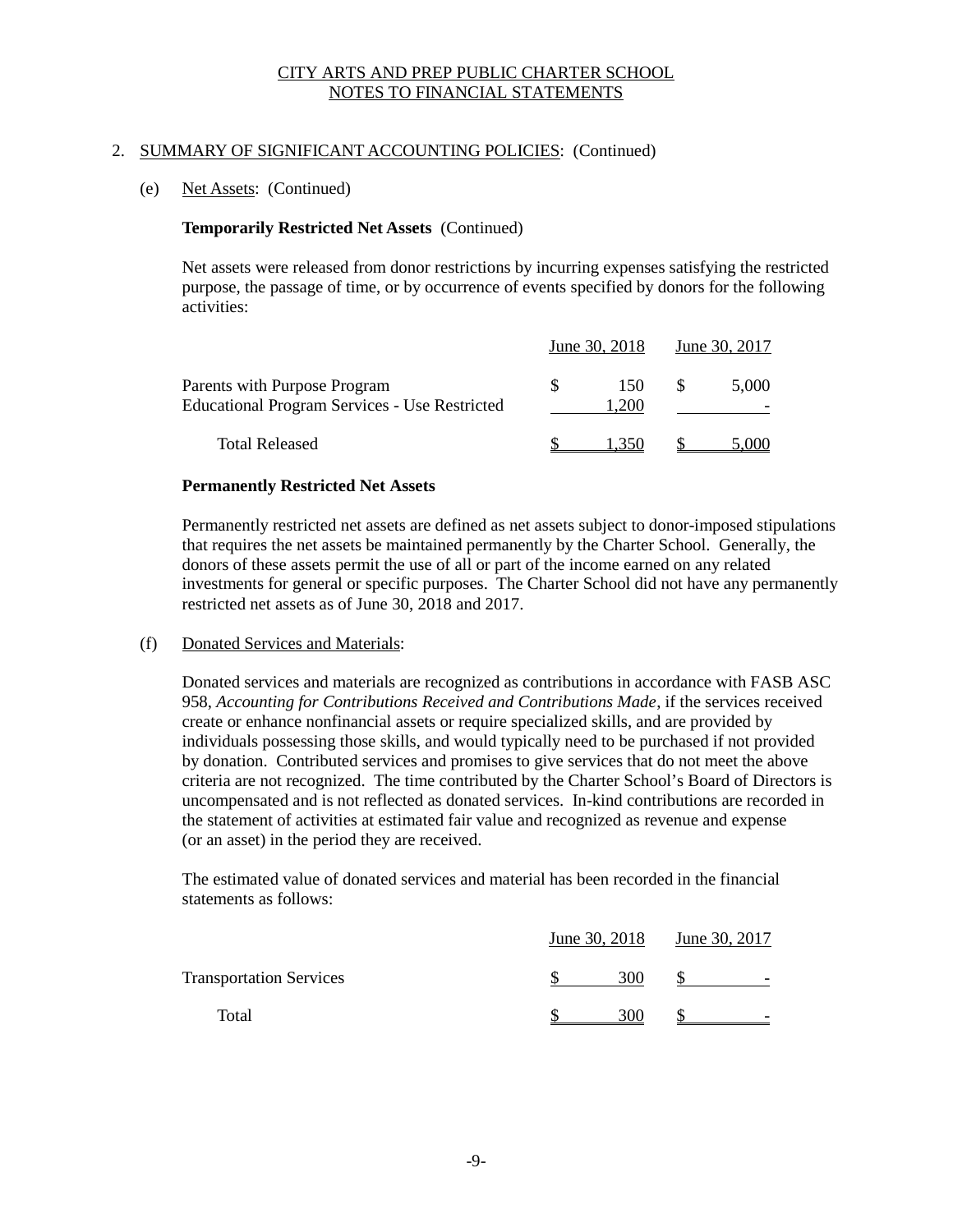# 2. SUMMARY OF SIGNIFICANT ACCOUNTING POLICIES: (Continued)

#### (g) Functional Expense Allocation Policies and Procedures:

Management has elected to prepare a schedule of functional expenses that is presented as supplemental information to the financial statements. The schedule of functional expenses presents an allocation of each expense category between program services, general and administrative, and fundraising activities. Program service costs pertain to educating students. General and administrative costs pertain to supporting activities. Fundraising expenses relate to fundraising activities such as special events, fundraisers and the soliciting of contributions.

Management has established functional expense allocation policies and procedures based on a reasonable analysis of cost drivers and reasonable allocation estimates based on financial results and industry standards.

Direct costs, where identifiable, are allocated in whole to the appropriate functional category. Direct student expenses (textbooks, materials, instructional supplies, assessment material, contract educational services, and field trips) are allocated entirely to program services.

Personnel expenses for salaries are allocated based on job descriptions and management estimates of time spent on particular activities. Personnel expenses for salaries are divided into employee categories (executive, teachers, other educational staff, etc.) and then a percentage of time spent on program services, general and administrative activities, and fundraising activities is applied. All other personnel expenses (benefits, payroll taxes, staff development) are allocated based on the weighted average allocation of the direct salaries.

Other expenses that are not directly identifiable by program are allocated based on management estimates of use of resources.

#### (h) Use of Estimates:

The preparation of financial statements in conformity with accounting principles generally accepted in the United States of America requires management to make estimates and assumptions that affect the reported amounts of assets, liabilities, the disclosure of contingent assets and liabilities at the date of the financial statements, and the reported amounts of support and revenues and expenses during the reporting period. Actual results could differ from those estimates.

#### (i) Recognition of Salary Expense:

Salary expense is recognized in the year the service is rendered, which coincides with the academic year. Salaries unpaid at June 30 are recognized as expense and accrued salaries.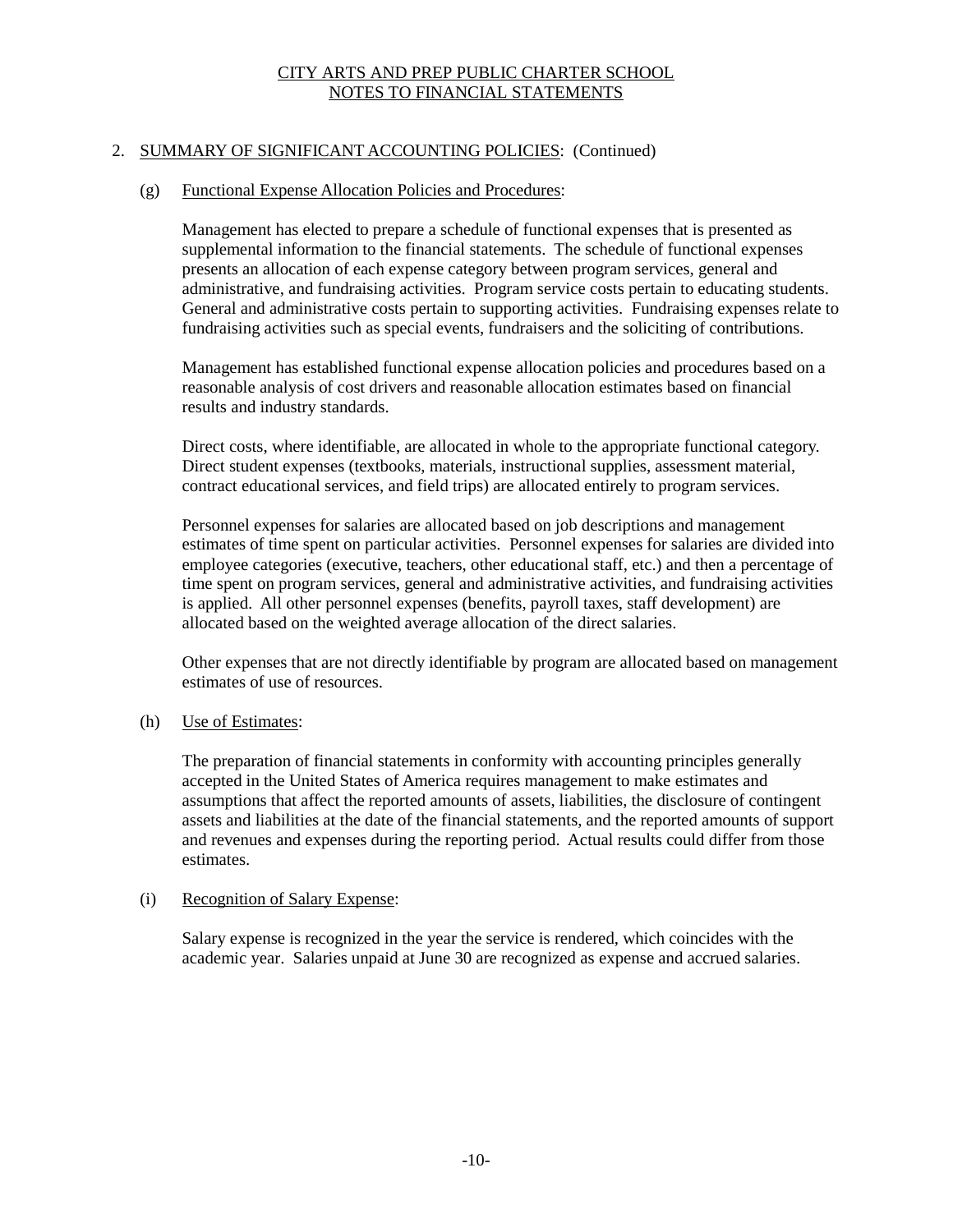# 2. SUMMARY OF SIGNIFICANT ACCOUNTING POLICIES: (Continued)

## (j) Fair Value of Certain Financial Instruments:

Some of the Charter School's financial instruments are not measured at fair value on a recurring basis but nevertheless are recorded at amounts that approximate fair value due to their liquid or short-term nature. Such accounts include cash, accounts receivable, prepaid expenses, accounts payable, and accrued expenses.

## 3. ACCOUNTING FOR UNCERTAIN TAX POSITIONS:

Accounting principles generally accepted in the United States of America provide consistent guidance for the accounting for uncertainty in income taxes recognized in the Charter School's financial statements and prescribe a threshold of "more likely than not" for recognition of tax positions taken or expected to be taken in a tax return. The Charter School performed an evaluation of uncertain tax positions for the year ended June 30, 2018, and determined that there were no matters that would require recognition in the financial statements or that may have any effect on its tax-exempt status. As of June 30, 2018, the statute of limitations for tax years 2014 through 2016 remains open with the U.S. federal jurisdiction or the various states and local jurisdictions in which the Charter School files tax returns. It is the Charter School's policy to recognize interest and/or penalties related to uncertain tax positions, if any, in income tax expense. As of June 30, 2018, the Charter School had no accruals for interest and/or penalties.

## 4. CASH AND CASH EQUIVALENTS:

Cash and cash equivalents at year end consisted of the following:

|                                                                                                                               | June 30, 2018                         | June 30, 2017                     |  |  |
|-------------------------------------------------------------------------------------------------------------------------------|---------------------------------------|-----------------------------------|--|--|
| <b>Interest Bearing Checking Accounts</b><br><b>Non-Interest Bearing Accounts</b><br>Money Market Accounts - Interest Bearing | 1,368,671<br>S.<br>116,602<br>453,309 | \$1,177,040<br>361,681<br>452,714 |  |  |
| Total                                                                                                                         | 1,938,582                             | 1.991.435                         |  |  |

For purposes of the cash flow statement and financial statement presentation, cash and cash equivalents are short term, highly liquid investments with maturities of three months or less.

The Charter School maintains its cash in two separate financial institutions, with most of the cash being held by one banking institution. These cash accounts are covered under the Federal Deposit Insurance Corporation (FDIC) Program. Federal Deposit Insurance Corporation insurance coverage is \$250,000 per banking institution. Deposits held in non-interest-bearing transaction accounts are aggregated with interest bearing deposits and the combined total insured up to \$250,000.

As of June 30, 2018 and 2017, \$1,118,933 and \$1,742,136, respectively, of the bank balance was deposited in excess of Federal Deposit Insurance Corporation limits. Due to increased cash flows at certain times during the year, the amount of funds at risk may have been greater than at year end. The Charter School was at risk for the funds held in excess of the insured amounts. The Charter School has not experienced any losses related to these accounts and does not believe it is exposed to any significant credit risk on cash and cash equivalents.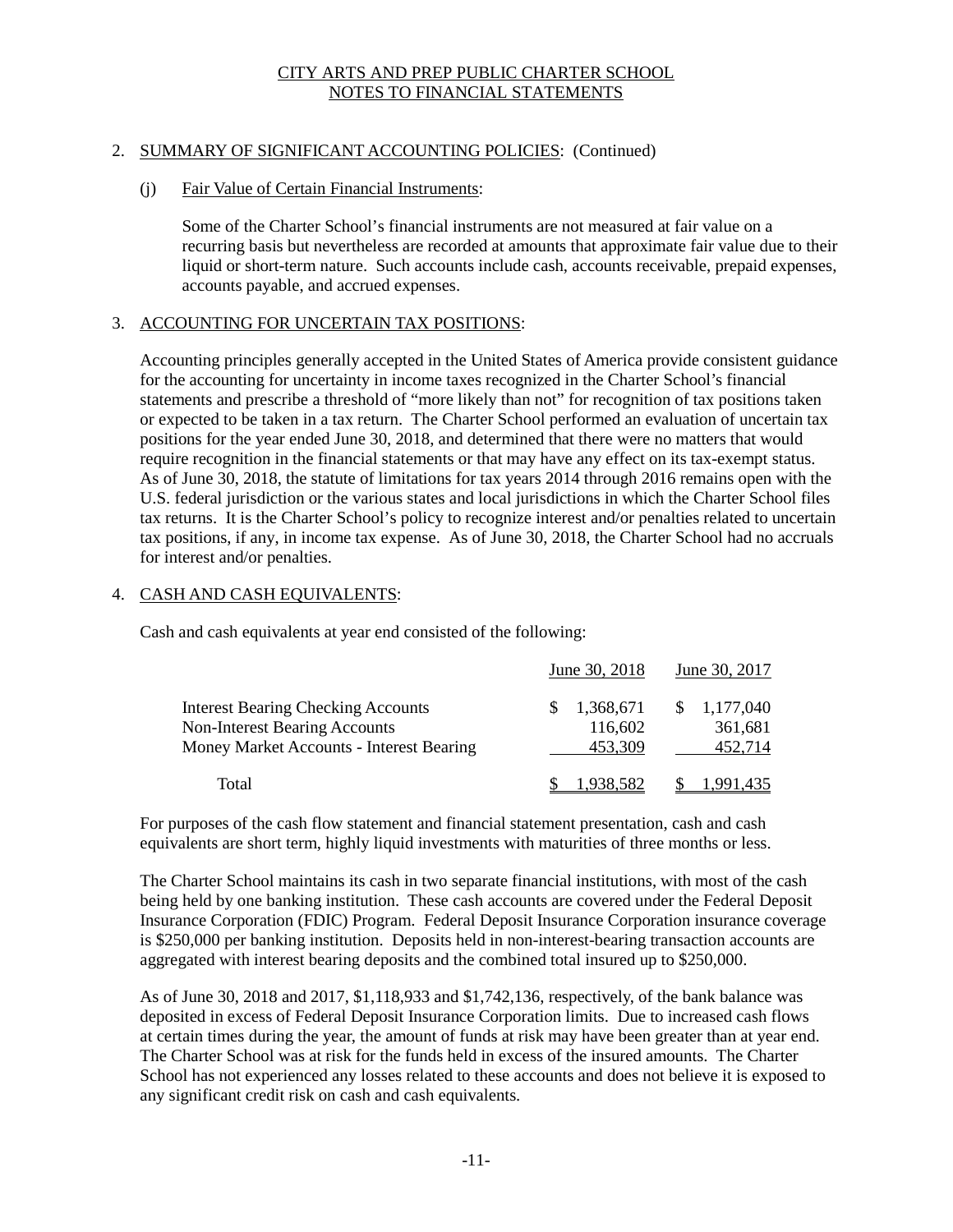# 5. ACCOUNTS, GRANTS AND PROMISES RECEIVABLE:

## **Accounts and Grants Receivable**

Accounts and grants receivable are current and considered to be fully collectible by management. Balances as of June 30, 2018 and 2017 consisted of the following:

|                                                                                                                                                                                                                                                                                                                                                                                                                                           | June 30, 2018                                                                                            | June 30, 2017                                              |  |
|-------------------------------------------------------------------------------------------------------------------------------------------------------------------------------------------------------------------------------------------------------------------------------------------------------------------------------------------------------------------------------------------------------------------------------------------|----------------------------------------------------------------------------------------------------------|------------------------------------------------------------|--|
| <b>Accounts Receivable</b>                                                                                                                                                                                                                                                                                                                                                                                                                |                                                                                                          |                                                            |  |
| Per Pupil Funding<br>Reimbursable Expenses<br>Employee                                                                                                                                                                                                                                                                                                                                                                                    | \$<br>43,893<br>181,014<br>2,360                                                                         | $\mathcal{S}$<br>27,598<br>172,277<br>2,739                |  |
| Total                                                                                                                                                                                                                                                                                                                                                                                                                                     | \$<br>227,267                                                                                            | \$<br>202,614                                              |  |
| <b>Grants Receivable</b>                                                                                                                                                                                                                                                                                                                                                                                                                  |                                                                                                          |                                                            |  |
| National School Lunch and Breakfast Program<br><b>Federal Entitlement Grants</b><br><b>Physical Education Grant</b><br>E-Rate (USAC)<br><b>Healthy Schools Act</b><br><b>Fresh Fruits and Vegetables</b><br><b>Increasing Academic Quality</b><br>Individuals with Disabilities Education Act Sec 611<br>Individuals with Disabilities Education Act Sec 619<br><b>Special Education Enhancement</b><br>McKinny-Vento Homeless Assistance | \$<br>71,705<br>319,012<br>7,935<br>2,603<br>3,452<br>8,819<br>5,732<br>45,212<br>1,202<br>17,134<br>794 | \$<br>55,995<br>12,223<br>7,002<br>3,319<br>2,872<br>1,303 |  |
| Total                                                                                                                                                                                                                                                                                                                                                                                                                                     | \$<br>483,600                                                                                            | \$<br>82,714                                               |  |

The Charter School's accounts and grants receivable consists of unsecured amounts due from funding sources whose ability to pay is subject to changes in general economic conditions. Because the Charter School does not require collateral, it is at credit risk for the amounts owed to it throughout the year and at year end.

Accounts and grants receivable are stated at the amount management expects to collect from outstanding balances. Management provides for probable uncollectable amounts through a provision for bad debt expense and an adjustment to a valuation allowance based on its assessment of the current status of individual accounts. Balances that are still outstanding after management has used reasonable collection efforts are written off through a charge to the valuation allowance and a credit to accounts or grants receivable. Management believes that an allowance was not required based on its evaluation of collectability of receivables for the years ended June 30, 2018 and 2017.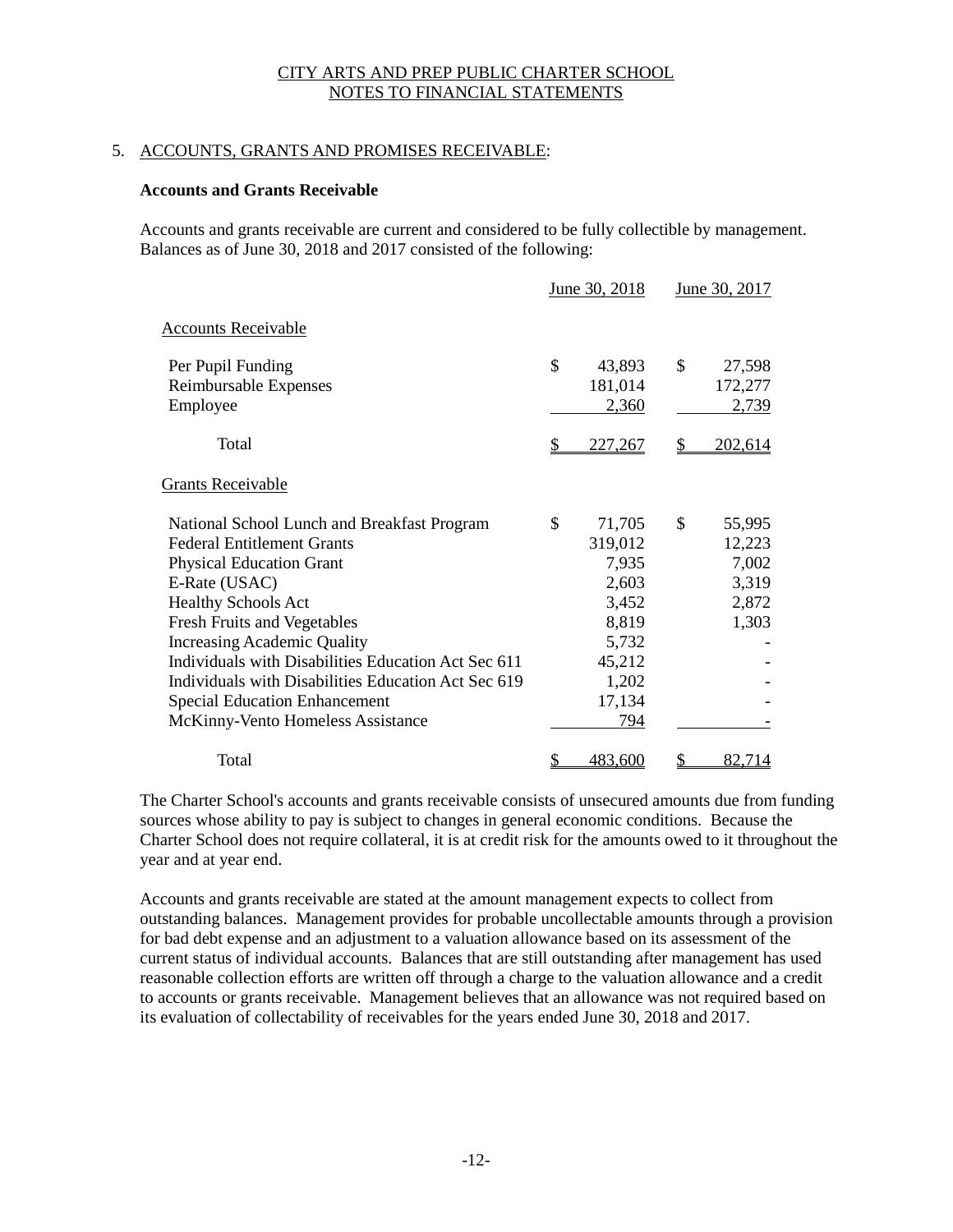# 5. ACCOUNTS, GRANTS AND PROMISES RECEIVABLE: (Continued)

Trade receivables related to program service fees are recognized as revenue on the accrual basis of accounting at the time the program activity has occurred. Credit is extended for a period of 60 days with no interest accrual at which time payment is considered delinquent. Trade receivables are written off as uncollectable when payment has not been received after 180 days.

#### **Promises Receivable**

Contributions are recognized when the donor makes a promise to give that is, in substance, unconditional. Promises to give represent amounts committed by donors that have not been received by the Charter School. The Charter School uses the allowance method to determine uncollectible promises to give. Promises receivable at year end consisted of the following:

|                                  | June 30, 2018 | June 30, 2017            |  |     |
|----------------------------------|---------------|--------------------------|--|-----|
| General - Unrestricted           |               | $\overline{\phantom{0}}$ |  | 688 |
| <b>Total Promises Receivable</b> |               | $\overline{\phantom{0}}$ |  |     |

The above unconditional promises receivable are all due to be received within the next year.

## 6. FIXED ASSETS:

Furniture and equipment are recorded at cost, or in the case of contributed property at the fair market value at the date of contribution. If an expenditure in excess of \$1,000 results in an asset having an estimated useful life which extends substantially beyond the year of acquisition, the expenditure is capitalized at cost and depreciated over the estimated useful life of the asset. When assets are retired, or otherwise disposed of, the cost and related accumulated depreciation is removed from the accounts and any resulting gain or loss is reflected in income for the period. Depreciation has been provided on the straight-line method over the estimated useful lives of the assets. Depreciation and amortization expense for the years ended June 30, 2018 and 2017 was \$247,578 and \$292,458, respectively. Maintenance and repairs are charged to expenses as incurred. Major classifications of fixed assets and their estimated useful lives are as summarized below:

#### June 30, 2018

|                               | Depreciable<br>Life | Cost      | Accumulated<br>Depreciation | Net Book<br>Value |
|-------------------------------|---------------------|-----------|-----------------------------|-------------------|
|                               | Remaining           |           |                             |                   |
| Leasehold Improvements        | Life of Lease       | 3,786,602 | 3,579,599<br>S.             | 207,003<br>S      |
| <b>Furniture and Fixtures</b> | 7 Years             | 258,717   | 211,747                     | 46,970            |
| Computer and Office Equipment | 4-7 Years           | 438,440   | 404,375                     | 34,065            |
| Vehicles                      | 3 Years             | 2,500     | 2,500                       |                   |
| Website                       | 3 Years             | 8,000     | 4,444                       | 3,556             |
| Total                         |                     | 4,494,259 | 4,202,665                   | 291,594           |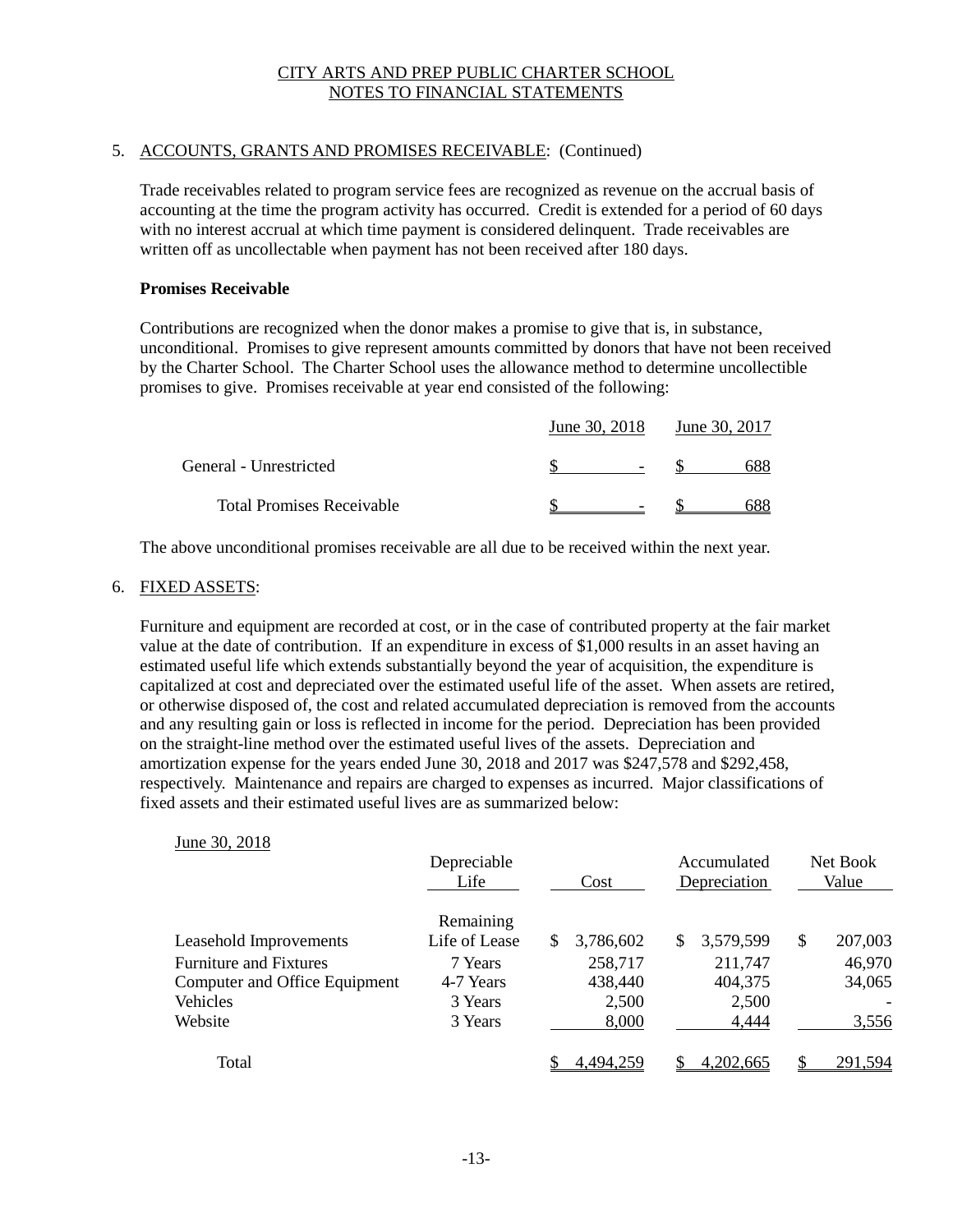# 6. FIXED ASSETS: (Continued)

June 30, 2017

|                               | Depreciable<br>Life | Cost           | Accumulated<br>Depreciation | Net Book<br>Value |
|-------------------------------|---------------------|----------------|-----------------------------|-------------------|
|                               | Remaining           |                |                             |                   |
| Leasehold Improvements        | Life of Lease       | 3,786,602<br>S | 3,402,168<br>S              | 384,434<br>S      |
| <b>Furniture and Fixtures</b> | 7 Years             | 246,380        | 182,212                     | 64,168            |
| Computer and Office Equipment | 4-7 Years           | 450,009        | 387,393                     | 62,616            |
| Vehicles                      | 3 Years             | 2,500          | 2,500                       |                   |
| Website                       | 3 Years             | 8,000          | 1,778                       | 6,222             |
| Total                         |                     | 4,493,491      | 3,976,051<br>S.             | 517,440           |

# 7. CAPITAL LEASES PAYABLE:

During the year ended June 30, 2016, the City Arts and Prep Public Charter School entered into a capital lease for the rental of a Ricoh MPC3503 photocopier with Meridian Imaging Solutions. The original balance was in the amount of \$13,321, and is payable over thirty-six (36) months with a monthly payment of \$405 and a maturity on August 28, 2018. The capital lease was provided at no interest to the Charter School. The lease is secured by the photocopy equipment that cost \$13,321, and is presented as part of furniture and equipment. For each of the years ended June 30, 2018 and 2017, amortization expense in the amount of \$4,440 on the photocopier is included in depreciation expense. Accumulated amortization was \$12,580 and \$8,140, respectively, at June 30, 2018 and 2017. Total interest expense related to this lease for the years ended June 30, 2018 and 2017 was \$201 and \$472, respectively. The balance of the capital lease at June 30, 2018 and 2017 was \$805 and \$5,466, respectively. The Charter School is committed under this capital lease to make future minimum payments as follows:

| Year Ending June 30, | Total |  | Principal |  | Interest |
|----------------------|-------|--|-----------|--|----------|
| 2019                 |       |  | 805       |  |          |
| Total                |       |  | 805       |  |          |

During the year ended June 30, 2018, the City Arts and Prep Public Charter School entered into a capital lease for the rental of two Konica C464 photocopiers with EverBank Commercial Finance. The original balance was in the amount of \$10,504, and is payable over sixty (60) months with a monthly payment of \$198 and a maturity in September 2023. The capital lease was provided at an effective interest rate of 5%. The lease is secured by the photocopy equipment that cost \$10,504, and is presented as part of furniture and equipment. For the year ended June 30, 2018, amortization expense in the amount of \$1,576 on the photocopier is included in depreciation expense. Accumulated amortization was \$1,576 at June 30, 2018. Total interest expense related to this lease for the year ended June 30, 2018, was \$371. The balance of the capital lease at June 30, 2018, was \$9,090.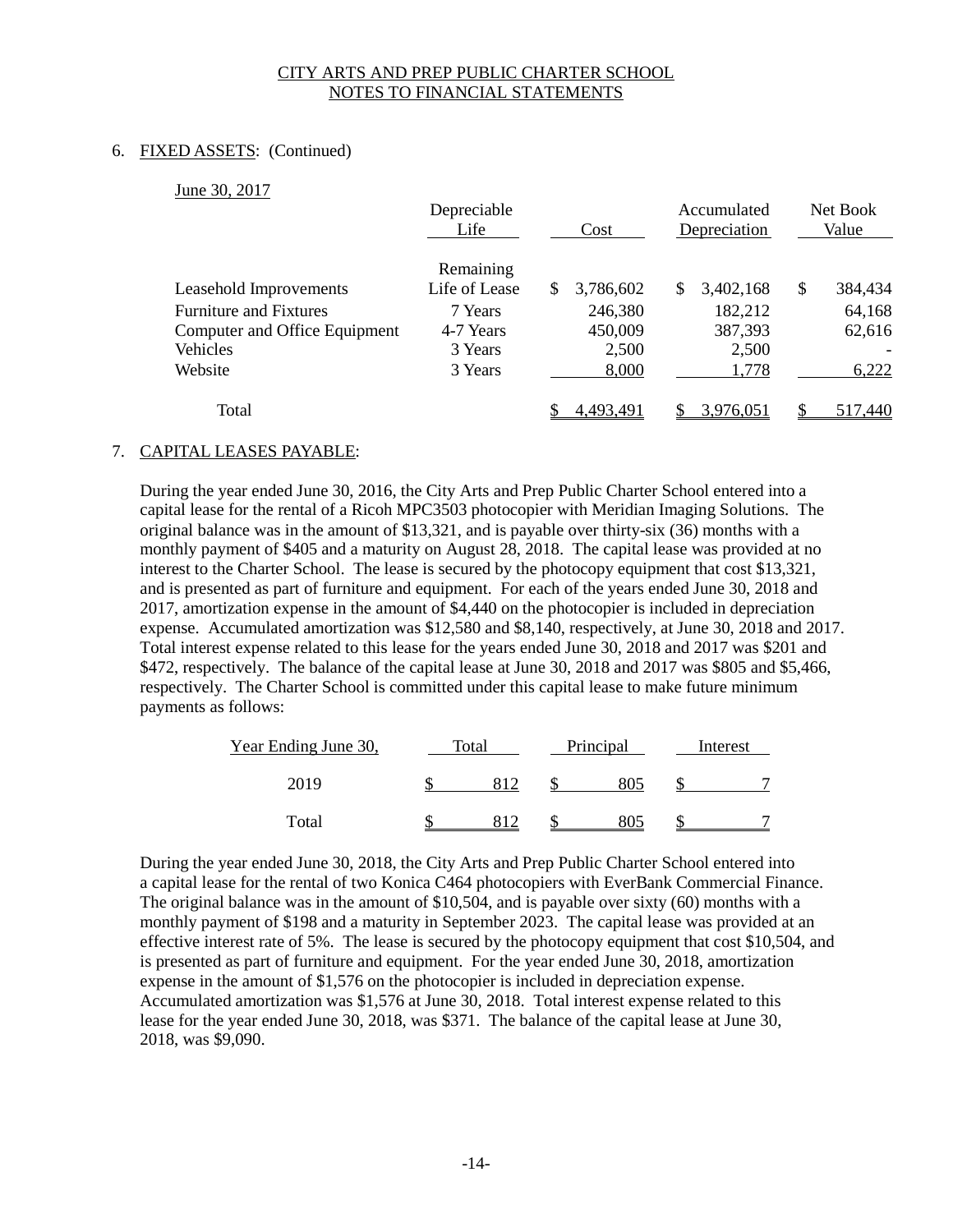# 7. CAPITAL LEASES PAYABLE: (Continued)

| Year Ending June 30, | Total       | Principal |       | Interest |       |  |
|----------------------|-------------|-----------|-------|----------|-------|--|
| 2019                 | \$<br>2,379 | \$        | 1,969 | \$       | 410   |  |
| 2020                 | 2,379       |           | 2,070 |          | 309   |  |
| 2021                 | 2,378       |           | 2,175 |          | 203   |  |
| 2022                 | 2,378       |           | 2,287 |          | 91    |  |
| 2023                 | 595         |           | 589   |          | 6     |  |
| Total                | 10.109      |           | 9.090 |          | 1.019 |  |

The Charter School is committed under this capital lease to make future minimum payments as follows:

## 8. LOANS PAYABLE:

#### **United Bank**

On October 9, 2007, the Charter School obtained a loan from United Bank for \$1,600,000 to pay for leasehold improvements to the school building located at 705 Edgewood Avenue, NE, Washington, DC. The loan bears interest at 2.5% per annum over the prevailing 5-year CMT index. On December 3, 2012, the Charter School entered into a comprehensive Loan Modification and Note Bifurcation agreement (the agreement) with the lender. Subject to the terms of the agreement, the original loan has been bifurcated into two sub-notes in December 2012. At that date, sub-note A balance due was \$730,887, and bears an interest rate of 3.25%. Sub-note B balance due was \$438,532, and bears an interest rate of 4.25%. Principal and interest payments are due monthly over eight years. The subnotes are secured by assets and revenues of the Charter School. The balances of these sub-notes at June 30, 2018 and 2017, were \$418,337 and \$554,053, respectively. As of June 30, 2018, the interest rate on the two loans was 4.05%. Future minimum payments on this loan based on current interest rates are as follows:

| Year Ending June 30, | Total   | Principal | Interest |
|----------------------|---------|-----------|----------|
| 2019                 | 427.243 | 418.337   | 8 906    |
| Total                |         |           |          |

Subsequent to the year ended June 30, 2018, the Charter School began negotiations to extend the term of the United Bank loan payable through December 2018.

The Charter School entered into a Credit Enhancement agreement with the Office of Public Charter School Financing and Support on October 9, 2007. Per the terms of this agreement, the Office of Public Charter School Financing and Support has provided a limited guarantee up to the amount of \$1,000,000 to induce United Bank to loan the Charter School funds to renovate the facility located at 705 Edgewood Street, NW, Washington, DC. The term of the guarantee was for a ten-year (10) period and expired during December 2017.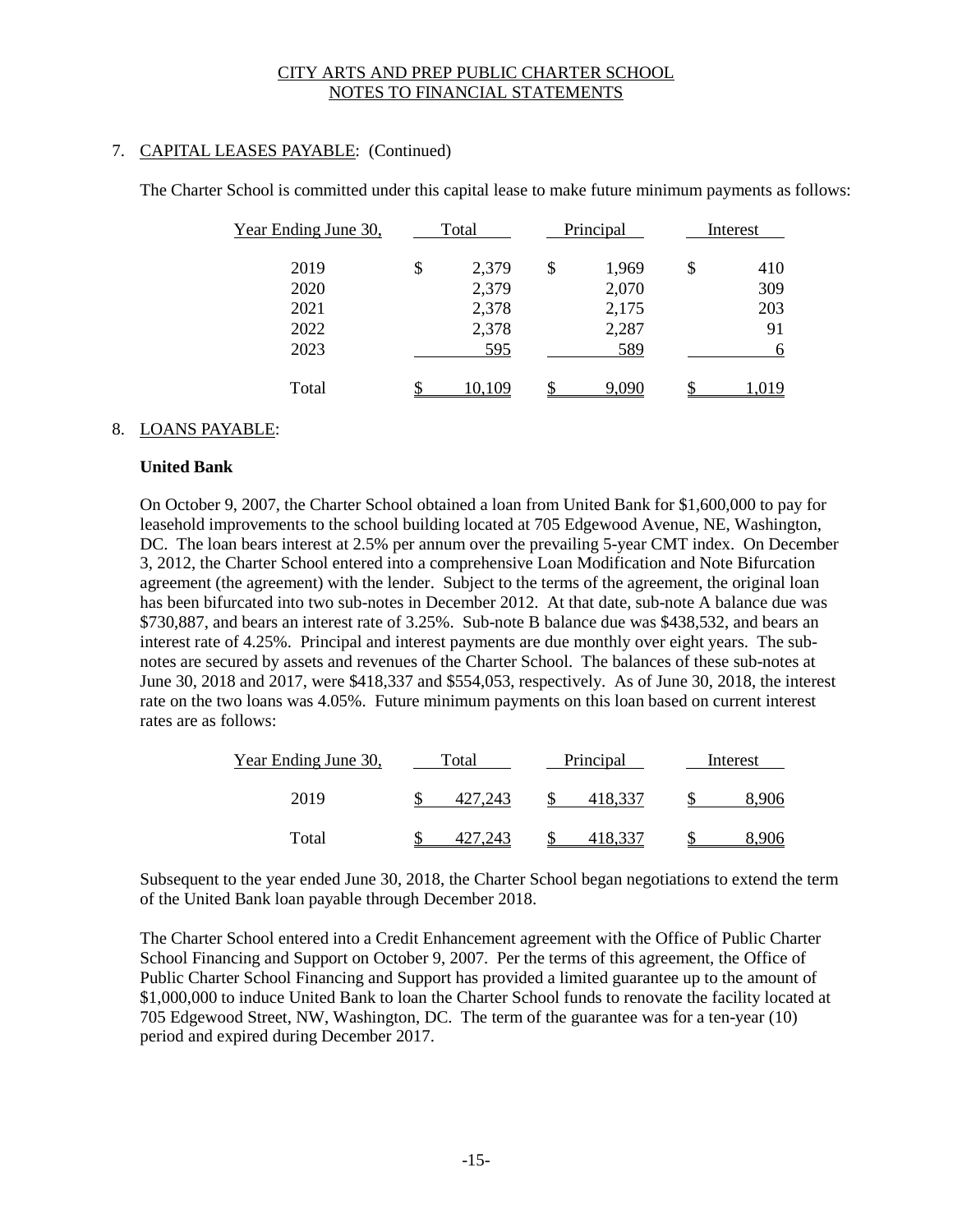# 8. LOANS PAYABLE: (Continued)

## **Office of the State Superintendent of Education (OSSE)**

On September 4, 2004, the Charter School entered into a loan agreement with the Office of the State Superintendent of Education for the District of Columbia (OSSE) for the amount of \$2,000,000. The original term was through September 1, 2009, with a balloon payment of \$2,000,000 due on that maturity date. A \$509,000 principal-only payment was made during December 2010. This payment was a result of grant funding received by the Charter School in the same amount of \$509,000 for the purpose of making a one-time principal payment on this loan.

At the beginning of each year, the Charter School was allowed a temporary forbearance of the payment until September 30 of the following year. Interest only payments of 3% per annum were required each quarter. This continued until December 3, 2012, when, the Charter School entered into a comprehensive Loan Modification and Note Bifurcation agreement (the agreement) with the lender. Subject to the terms of the agreement, the original loan had been modified. Specifically, the \$1,491,000 balance due was to be repaid with interest only payments for the first twelve months. Thereafter, principal and interest payments were required on a quarterly basis beginning on March 1, 2014. The new interest rate was 2% per annum. The loan was paid in full during the year ended June 30, 2018. Therefore, there was no balance on this loan at June 30, 2018. The balance of this loan was \$272,387 as of June 30, 2017.

The total interest expense on the above loans for the years ended June 30, 2018 and 2017 was \$20,686 and \$32,198, respectively.

## 9. DISTRICT OF COLUMBIA PUBLIC CHARTER SCHOOL BOARD CONTRACT:

The Charter School was approved by the District of Columbia Public Charter School Board to operate a charter school in the District of Columbia. The District of Columbia Public Charter School Board (DCPCSB) is responsible for the ongoing oversight of the Charter School's fiscal management and academic acceptability. The contract dated August 25, 2004, provides for a 15-year charter effective the date of first operation. If not renewed, the charter contract will expire on or about August 25, 2019. The charter contract may be renewed for successive 15-year periods if the DCPCSB deems that the City Arts and Prep Public Charter School is in compliance with its charter contract and District statutory provisions. In addition, in accordance with the Charter School Act, the DCPCSB is required to review the charter every five years. The DCPCSB may revoke (or not renew) a charter school contract if a school violates applicable law, materially violates the charter contract or fails to meet the student academic achievement expectations set forth in the charter contract.

As part of the agreement with the DCPCSB, the Charter School may be charged a public charter school fee, which is not to exceed one percent (.9% for the 17/18 school year) of the total revenues (less philanthropic and investment revenues) within the annual budget to cover the costs of undertaking the ongoing administrative responsibilities of the Board. For the years ended June 30, 2018 and 2017, the Charter School incurred \$87,009 and \$93,919, respectively, in administrative fees.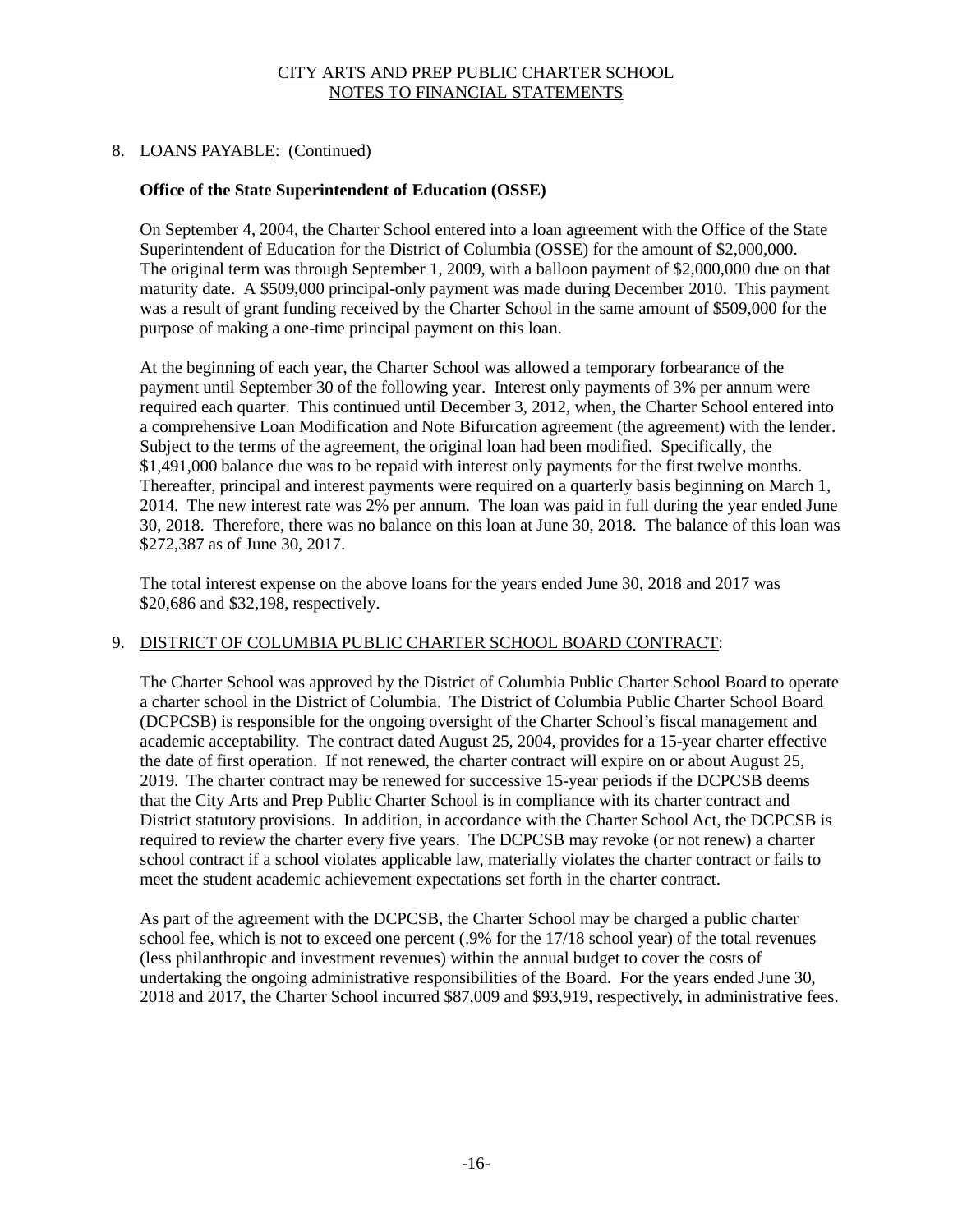# 9. DISTRICT OF COLUMBIA PUBLIC CHARTER SCHOOL BOARD CONTRACT: (Continued)

The charter contract provides that the City Arts and Prep Public Charter School may educate up to a predetermined number of students. However, this enrollment limit may be raised upon notification to and acceptance by the DCPCSB. The Charter School enrollment ceiling for the year ended June 30, 2018, was not permitted to be greater than 905 students. Audit enrollment for the 2017/2018 year was 499 students and enrollment for the 2016/2017 year was 522 students.

## 10. PER-PUPIL FUNDING ALLOCATION:

The Charter School receives local funding from the District of Columbia in the form of per-pupil educational allotments and facility allotments. This funding is based on the equivalent number of full-time students and is determined annually. For the year ended June 30, 2018, the per-student rate ranged from \$9,129 to \$13,744 for education allotment and \$3,193 for the facility allowance. For the year ended June 30, 2017, the per-student rate ranged from \$9,682 to \$12,974 for education allotment and \$3,124 for the facility allowance. Additional allotments were made for Special Education Services and English as a Second Language. Per-pupil funding for the years ended June 30, 2018 and 2017 was as follows:

|                                                          | June 30, 2018      | June 30, 2017     |
|----------------------------------------------------------|--------------------|-------------------|
| Grade Level - Pre-School - 8 <sup>th</sup> Grade         | 5,642,786<br>S.    | 5,660,097<br>S    |
| <b>Special Education</b><br>English as a Second Language | 601,866<br>160,830 | 606,246<br>70,762 |
| At Risk Funds<br><b>Teachers Collective Bargaining</b>   | 653,666<br>145,769 | 614,902           |
| <b>Facilities Allowance</b>                              | 1,593,171          | 1,630,728         |
| Total                                                    | 8,798,088          | 8.582.735         |

## 11. FEDERAL ENTITLEMENTS AND GRANTS:

During the years ended June 30, 2018 and 2017, the Charter School participated in the following federal award programs:

|                                                     |   | June 30, 2018 | June 30, 2017 |
|-----------------------------------------------------|---|---------------|---------------|
| National School Lunch and Breakfast Program         | S | 299,874       | \$<br>319,376 |
| Elementary and Secondary Education Act (Title I)    |   | 253,936       | 218,546       |
| Elementary and Secondary Education Act (Title II)   |   | 55,076        | 51,805        |
| Elementary and Secondary Education Act (Title IV-A) |   | 10,000        |               |
| Donated Commodities                                 |   | 19,279        | 25,298        |
| <b>Fresh Fruits and Vegetables</b>                  |   | 20,259        | 20,470        |
| <b>Increasing Academic Quality</b>                  |   | 50,852        | 20,284        |
| Individuals with Disabilities Education Act         |   | 46,414        |               |
| McKinney-Vento Homeless Assistance                  |   | 794           |               |
| Total                                               |   | 756.4         |               |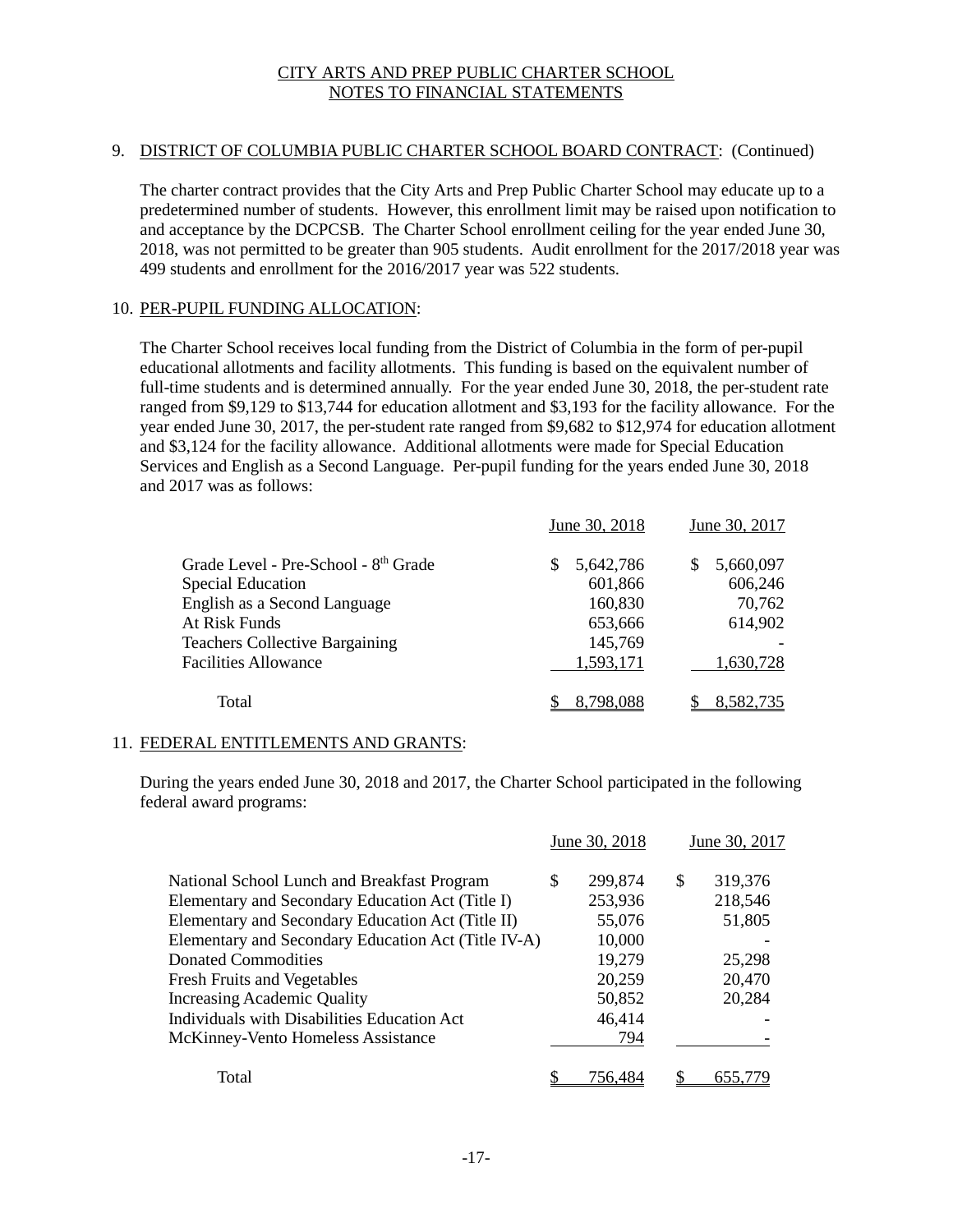# 11. FEDERAL ENTITLEMENTS AND GRANTS: (Continued)

Federal formula grants are allocations of money to states or their subdivisions in accordance with distribution formulas prescribed by law or administrative regulation, for activities of a continuing nature not confined to a specific project. The Charter School receives federal formula grants under the provisions of the No Child Left Behind Act (NCLB) of 2001, P.L 107-110. NCLB funds are not intended to replace state or local educational funding. Rather, NCLB funds provide additional support to states, LEAs, and schools for specific purposes. Grants are provided by the U.S. Department of Education and passed through the District of Columbia Office of State Superintendent of Education.

The National School Lunch Program and School Breakfast Program are part of the child nutrition cluster of programs operated by the U.S. Department of Agriculture. The objectives of the child nutrition cluster programs are to: (1) assist states in administering food services that provide healthful, nutritious meals to eligible children in public and non-profit private schools, residential childcare institutions, and summer recreation programs; and (2) encourage the domestic consumption of nutritious agricultural commodities.

# 12. COMMITMENTS:

# **Building Leases**

The Charter School entered into a lease agreement with 705 Edgewood Ave Associates, LLC, effective for a ten-year period commencing on September 1, 2004, for the rental of a building located at 705 Edgewood Avenue, NE, Washington, DC. As a result of five different lease amendments, the lease is currently scheduled to expire on August 31, 2019. One of the provisions of the lease requires the Charter School to obtain a loan in the amount of \$2,000,000 from the District of Columbia's Department of Banking and Financial Institutions, Office of Public Charter School Financing and Support (see note 8 for additional information).

Per the terms of the Fifth Amendment to the lease, in the event the per pupil amount allocated by the District of Columbia for Facility Funds increases above \$3,000 on a per pupil basis, the Charter School is required to pay the landlord the incremental increase in Facility Funds for each pupil enrolled. Another provision of the agreement states that if the Charter School's enrollment exceeds 558 students, the Charter School is required to pay the landlord the total Facility Funds attributable to the student enrollment in excess of 558 students. The monthly payments on this lease as of June 30, 2018, are \$102,657 in base rent, \$28,659 from July through December 2017 and \$30,925 for January through June 2018, in monthly operating expenses and \$6,055 of additional rent costs related to improvements made by the landlord on behalf of the Charter School. Therefore, the total monthly payment on this lease is presently \$139,636. This payment is scheduled to increase over the balance of the lease through August 31, 2019. As of June 30, 2018, there is a security deposit of \$400,000 associated with the lease.

The rent expense for the years ended June 30, 2018 and June 30, 2017 was \$1,735,950 and \$1,470,370, respectively. Included in rent expense for the years ended June 30, 2018 and 2017 are credits for real estate tax rebates in the amounts of \$135,540 and \$136,863, respectively.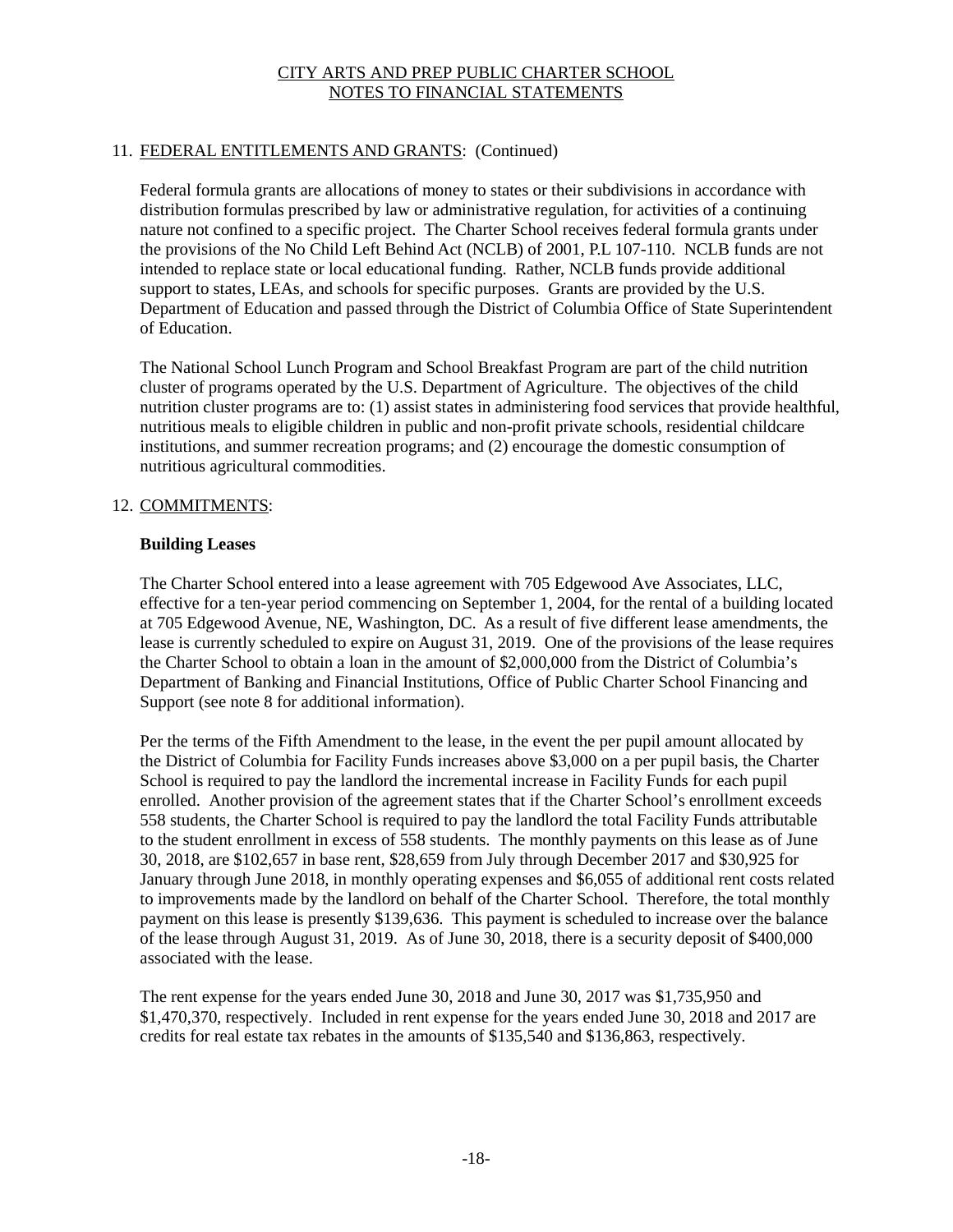# 12. COMMITMENTS: (Continued)

# **Building Leases** (Continued)

Future minimum lease payments are as follows:

| Year Ending June 30, |                      |
|----------------------|----------------------|
| 2019<br>2020         | 1,692,837<br>280,900 |
| Total                | 1.913.131            |

The capital lease and loan commitments are described in Notes 7 and 8.

# 13. CONCENTRATIONS:

## **Revenues**

The Charter School receives public funds from the District of Columbia based on the number of students they enroll according to the Uniform Per Student Funding Formula developed by the Mayor and City Council. This per pupil allocation is supplemented with extra funds for students with special needs. During each of the years ended June 30, 2018 and 2017, ninety-one percent (91%) of total support was received from the District of Columbia in the form of per pupil funding.

In addition to the revenue received through the Uniform Per Student Funding, the Charter School receives state and federal grants awarded under the auspices of the U.S. Department of Education (No Child Left Behind and special education) as well as the U.S. Department of Agriculture (Child Nutrition). The Charter School is entitled to receive these funds by virtue of its recognition as a Local Education Agency by the District of Columbia Public Charter School Board (DCPCSB). The DCPCSB may revoke the charter for material violations of laws and the terms of its charter agreement or if the Charter School fails to meet established goals and student achievement expectations.

The Charter School is limited to enrolling students that are residents of the District of Columbia. As a DC Public Charter School, the Charter School must compete for students against the DC Public School system as well as other DC Public Charter Schools.

# 14. CONTINGENCIES:

The Charter School was granted its initial charter by the District of Columbia Board of Education and then later reaffirmed by the District of Columbia Public Charter School Board, authorized under the District of Columbia School Reform Act of 1995, Public Law 104-134, as amended. Any interruption of this relationship (i.e., the failure to continue this charter authorization or withholding of funds) could adversely affect ability to finance ongoing operations.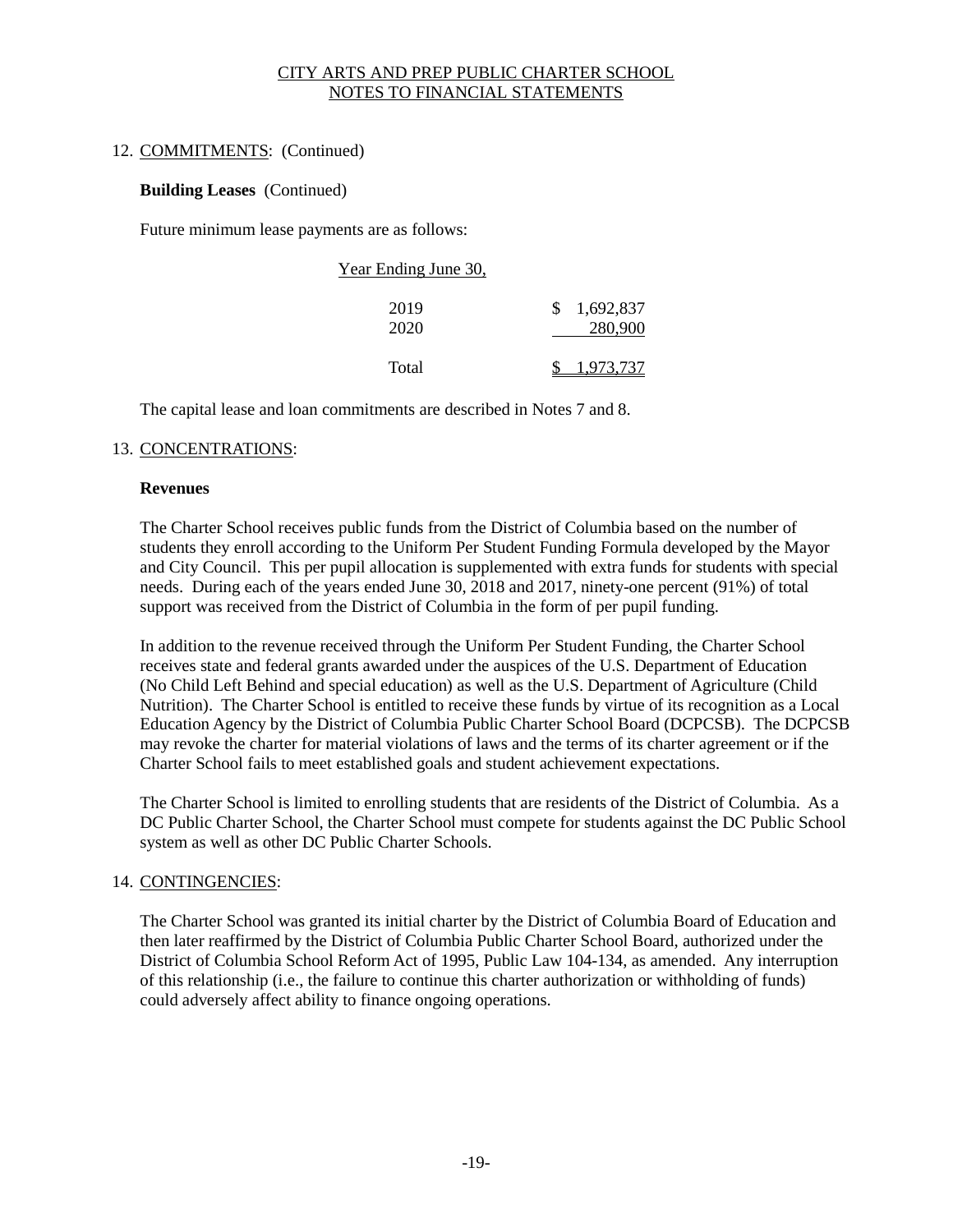# 14. CONTINGENCIES: (Continued)

The Charter School depends on per pupil allocations, grants, and contributions for a significant portion of its revenues. The ability of the sources of revenues to continue giving amounts comparable with prior years may be dependent upon future economic conditions and continued deductibility for income tax purposes of grants and contributions to the Charter School. While the Charter School's Board of Directors and management believes the Charter School has the resources to continue its programs, its ability to do so, and the extent to which it continues, may be dependent on the above factors.

Laws and regulations governing charter schools are complex and subject to interpretation. The Charter School believes that it is in compliance with all applicable laws and regulations.

The viability of public charter schools and funding for these schools is dependent on the consensus of current and future administration of the District of Columbia Government. Any future change in dynamics could adversely affect the operations of public charter schools.

## 15. SUBSEQUENT EVENTS:

## **Financial Statement Preparation**

In preparing these financial statements, management has evaluated events and transactions for potential recognition or disclosure through December 3, 2018, the date the financial statements were available to be issued, and has determined that no adjustments are necessary to the amounts reported in the accompanying financial statements.

## **Charter Renewal**

During the subsequent period after June 30, 2018, the District of Columbia Public Charter School Board (DCPCSB) staff recommended non-renewal of the City Arts and Prep Public Charter School's charter, which would be effective upon the last day of the current school year, during June 2019. This is due to lower than expected academic performance. The Charter School team presented the case for renewal to the Public Charter School Board members at a public hearing in November 2018. The Charter School will receive final notification of the renewal or revocation of the charter in December 2018.

## **Enrollment**

Enrollment for the 2018/2019 school year is projected to be approximately 404 students. These enrollment numbers are down from the current enrollment number of 499 during the 2017/2018 school year.

## **United Bank Loan**

Subsequent to June 30, 2018, the Charter School began negotiations with United Bank to extend the term of its note payable to December 2018. The note payable with United Bank is now due to be paid by December 31, 2018.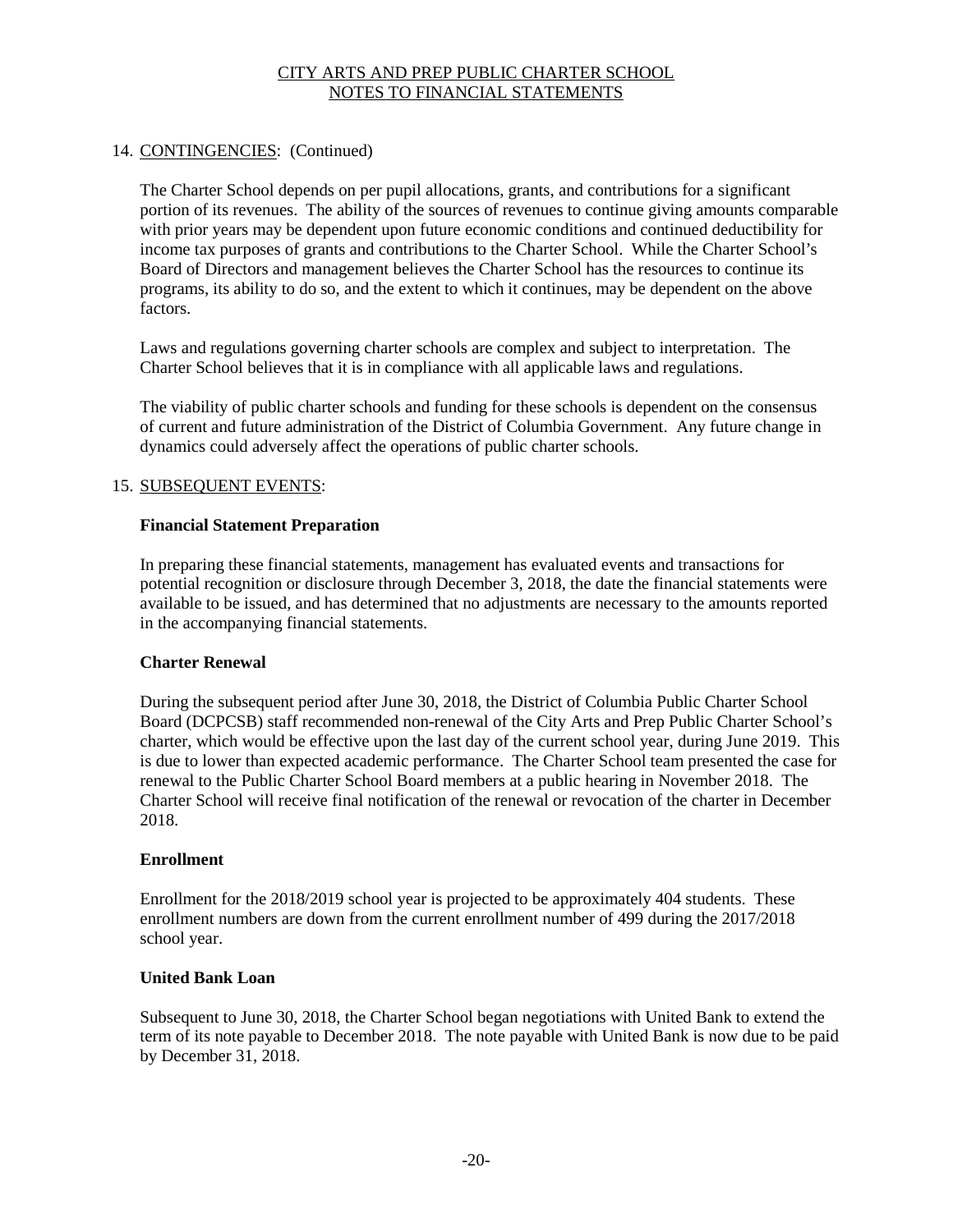## 16. FUNDRAISING:

During the years ended June 30, 2018 and 2017, expenses incurred for the purpose of fundraising were \$56,667 and \$85,093, respectively.

#### 17. ADVERTISING:

Marketing activities were conducted for the purpose of promoting open enrollment to the Charter School. Advertising and marketing costs are expensed when incurred. Advertising and marketing expenses were \$18,263 and \$15,191 for the years ended June 30, 2018 and 2017, respectively.

#### 18. EMPLOYEE BENEFITS:

The cost of payroll taxes and fringe benefits incurred for the years ended June 30, 2018 and 2017 consisted of the following:

|                                          | June 30, 2018 | June 30, 2017 |
|------------------------------------------|---------------|---------------|
| Social Security/Medicare                 | 286,797<br>\$ | 310,252<br>S  |
| <b>Health Insurance</b>                  | 276,800       | 285,971       |
| Life and Disability Insurance            | 27,995        | 26,995        |
| Unemployment                             | 58,636        | 68,601        |
| <b>Worker's Compensation</b>             | 23,142        | 25,152        |
| <b>Benefit Plans Administration Fees</b> |               | 2,100         |
| Total                                    |               |               |

## **Flexible Benefits Plan**

The Charter School adopted a Section 125 Flexible Benefits Plan (Cafeteria Plan). Under this plan, employees are permitted to use pre-tax benefit dollars through payroll deduction to pay for health insurance premiums.

#### 19. OCCUPANCY COST:

The cost of occupancy for the years ended June 30, 2018 and 2017 consisted of the following:

|                                           |   | June 30, 2018 | June 30, 2017   |
|-------------------------------------------|---|---------------|-----------------|
| Rent                                      | S | 1,735,950     | \$<br>1,470,370 |
| Depreciation Expense - Building           |   | 177,431       | 177,014         |
| Interest Expense - Leasehold Improvements |   | 20,686        | 32,198          |
| <b>Building Maintenance and Repairs</b>   |   | 146,708       | 49,802          |
| Utilities                                 |   | 147,331       | 115,512         |
| <b>Janitorial Supplies</b>                |   | 19,854        | 16,198          |
| <b>Contracted Building Services</b>       |   | 440,354       | 82,899          |
| Total                                     |   | 2.688.314     | 943.9           |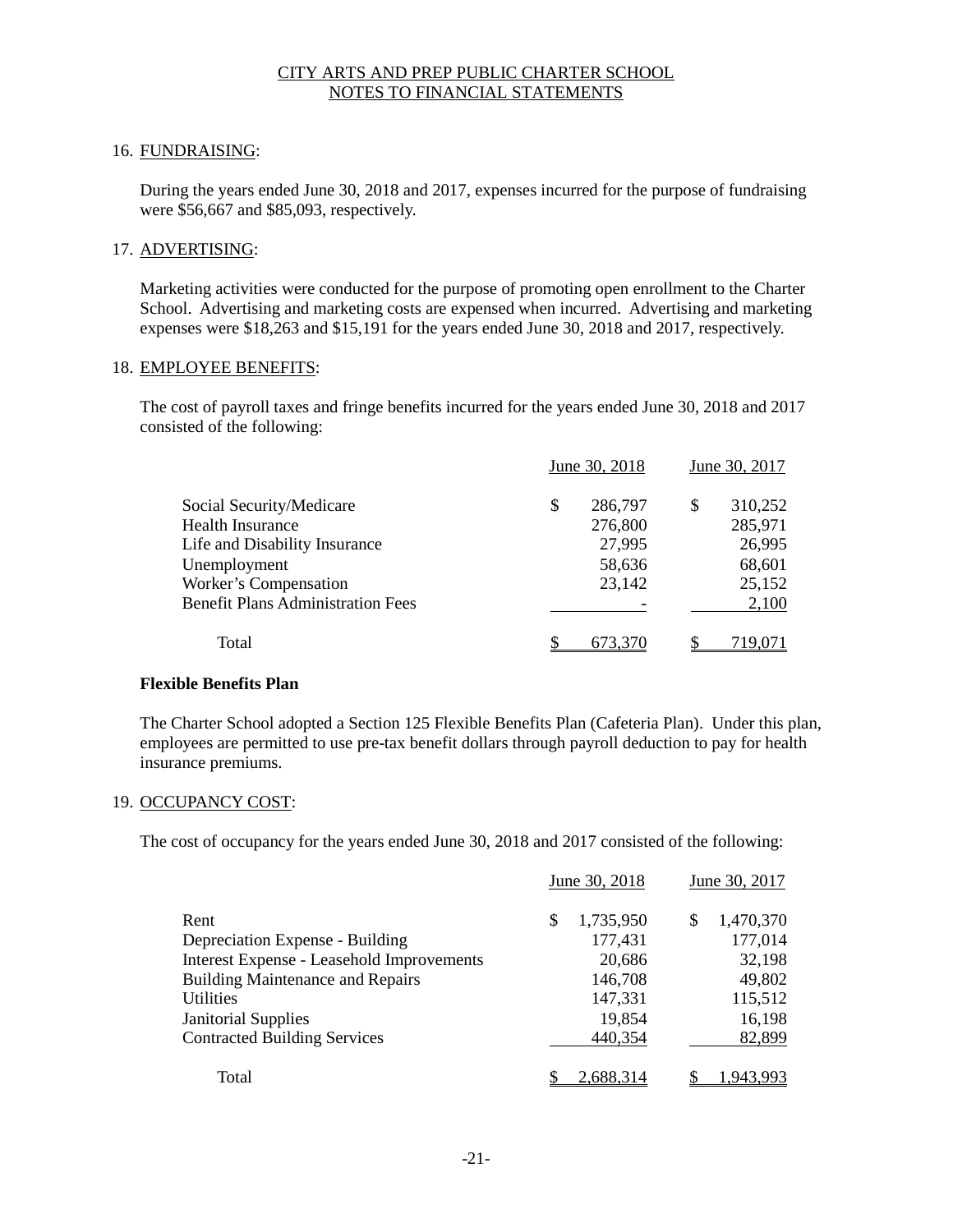#### CITY ARTS AND PREP PUBLIC CHARTER SCHOOL COMPARATIVE SCHEDULES OF FUNCTIONAL EXPENSES FOR THE YEARS ENDED JUNE 30, 2018 AND 2017

|                                               |                            |       | For Year Ending June 30, 2018 |               |                               |               |             | For Year Ending June 30, 2017 |           |               |                     |                           |                               |    |                    |
|-----------------------------------------------|----------------------------|-------|-------------------------------|---------------|-------------------------------|---------------|-------------|-------------------------------|-----------|---------------|---------------------|---------------------------|-------------------------------|----|--------------------|
|                                               | Total                      |       | Program<br>Services           |               | General and<br>Administrative |               | Fundraising |                               | Total     |               | Program<br>Services |                           | General and<br>Administrative |    | <b>Fundraising</b> |
| Personnel, Salaries and Benefits:             |                            |       |                               |               |                               |               |             |                               |           |               |                     |                           |                               |    |                    |
| Schoolwide Salaries                           | <sup>\$</sup><br>1,239,860 |       | \$<br>548,018                 | <sup>\$</sup> | 691,842                       | <sup>\$</sup> |             |                               | 1,067,286 | -S            | 336,113             | $\mathbb{S}$              | 731,173                       | \$ |                    |
| Academic Salaries                             | 2,237,080                  |       | 2,237,080                     |               |                               |               |             |                               | 2,698,858 |               | 2,698,858           |                           |                               |    |                    |
| <b>Special Education Salaries</b>             | 302,288                    |       | 302,288                       |               |                               |               |             |                               | 334,867   |               | 334,867             |                           |                               |    |                    |
| <b>Before/After Care Salaries</b>             | 106,715                    |       | 106,715                       |               |                               |               |             |                               | 55,104    |               | 55,104              |                           |                               |    |                    |
| <b>Substitute Salaries</b>                    |                            |       |                               |               |                               |               |             |                               | 19,152    |               | 19,152              |                           |                               |    |                    |
| Summer School and Saturday Academy Salaries   |                            |       |                               |               |                               |               |             |                               | 2,890     |               | 2,890               |                           |                               |    |                    |
| <b>Benefits</b>                               | 327,937                    |       | 269,552                       |               | 58,385                        |               |             |                               | 340,218   |               | 280,680             |                           | 59,538                        |    |                    |
| Payroll Taxes                                 | 345,433                    |       | 283,933                       |               | 61,500                        |               |             |                               | 378,853   |               | 312,554             |                           | 66,299                        |    |                    |
| <b>Contracted Staff</b>                       | 375,993                    |       | 326,193                       |               |                               |               | 49,800      |                               | 254,644   |               | 167,068             |                           | 3,576                         |    | 84,000             |
| <b>Staff Development Expense</b>              | 61,456                     |       | 61,456                        |               |                               |               |             |                               | 81,339    |               | 67,105              |                           | 14,234                        |    |                    |
| <b>Total Personnel, Salaries and Benefits</b> | 4,996,762                  |       | 4,135,235                     |               | 811,727                       |               | 49,800      |                               | 5,233,211 |               | 4,274,391           |                           | 874,820                       |    | 84,000             |
| <b>Direct Student Costs:</b>                  |                            |       |                               |               |                               |               |             |                               |           |               |                     |                           |                               |    |                    |
| Textbooks                                     | <sup>\$</sup><br>93,750    |       | $\mathbb{S}$<br>93,750        | <sup>\$</sup> |                               | <sup>\$</sup> |             | $\mathbb{S}$                  | 71,237    | <sup>\$</sup> | 71,237              | $\boldsymbol{\mathsf{S}}$ |                               | \$ |                    |
| <b>Student Supplies and Materials</b>         | 54,809                     |       | 54,809                        |               |                               |               |             |                               | 23,380    |               | 23,380              |                           |                               |    |                    |
| <b>Student Assessment Materials</b>           | 50,020                     |       | 50,020                        |               |                               |               |             |                               | 41,056    |               | 41,056              |                           |                               |    |                    |
| <b>Contracted Student Services</b>            | 324,139                    |       | 324,139                       |               |                               |               |             |                               | 103,345   |               | 103,345             |                           |                               |    |                    |
| Food Service                                  | 405,759                    |       | 405,759                       |               |                               |               |             |                               | 546,621   |               | 546,621             |                           |                               |    |                    |
| Field Trips/Student Activities                | 52,372                     |       | 52,372                        |               |                               |               |             |                               | 73,877    |               | 73,877              |                           |                               |    |                    |
| <b>Student Uniforms</b>                       |                            | 8,385 | 8,385                         |               |                               |               |             |                               | 29,782    |               | 29,782              |                           |                               |    |                    |
| Other Student Costs                           | 18,263                     |       | 18,263                        |               |                               |               |             |                               | 15,191    |               | 15,191              |                           |                               |    |                    |
| <b>Total Direct Student Costs</b>             | 1,007,497                  |       | 1,007,497                     |               |                               |               |             |                               | 904,489   |               | 904,489             |                           |                               |    |                    |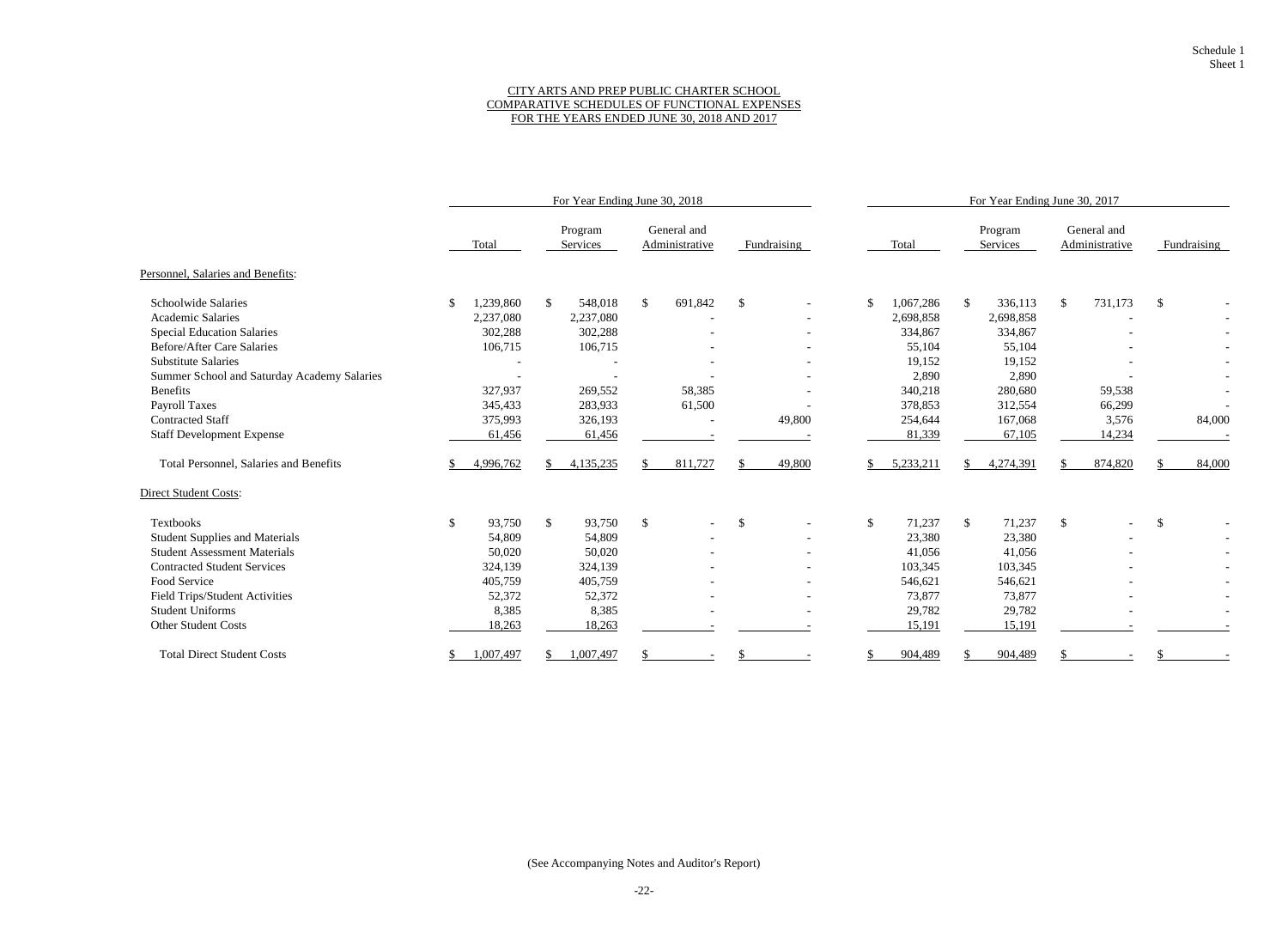#### CITY ARTS AND PREP PUBLIC CHARTER SCHOOL COMPARATIVE SCHEDULES OF FUNCTIONAL EXPENSES FOR THE YEARS ENDED JUNE 30, 2018 AND 2017

|                                           |                           | For Year Ending June 30, 2018 |              |                     |                           |                               |         | For Year Ending June 30, 2017 |    |           |               |                     |    |                               |                           |
|-------------------------------------------|---------------------------|-------------------------------|--------------|---------------------|---------------------------|-------------------------------|---------|-------------------------------|----|-----------|---------------|---------------------|----|-------------------------------|---------------------------|
|                                           |                           | Total                         |              | Program<br>Services |                           | General and<br>Administrative |         | Fundraising                   |    | Total     |               | Program<br>Services |    | General and<br>Administrative | Fundraising               |
| <b>Occupancy Costs:</b>                   |                           |                               |              |                     |                           |                               |         |                               |    |           |               |                     |    |                               |                           |
| Rent                                      | $\mathcal{S}$             | 1,735,950                     | \$           | 1,426,887           | $\mathcal{S}$             | 309,063                       | $\sqrt$ |                               | \$ | 1,470,370 | <sup>S</sup>  | 1,213,057           | \$ | 257,313                       | $\boldsymbol{\mathsf{S}}$ |
| Depreciation Expense - Building           |                           | 177,431                       |              | 145,493             |                           | 31,938                        |         |                               |    | 177,014   |               | 146,037             |    | 30,977                        |                           |
| Interest Expense - Leasehold Improvements |                           | 20,686                        |              | 16,963              |                           | 3,723                         |         |                               |    | 32,198    |               | 26,563              |    | 5,635                         |                           |
| <b>Building Maintenance and Repairs</b>   |                           | 146,708                       |              | 120,589             |                           | 26,119                        |         |                               |    | 49,802    |               | 41,087              |    | 8,715                         |                           |
| Utilities                                 |                           | 147,331                       |              | 121,101             |                           | 26,230                        |         |                               |    | 115,512   |               | 95,298              |    | 20,214                        |                           |
| <b>Janitorial Supplies</b>                |                           | 19,854                        |              | 16,319              |                           | 3,535                         |         |                               |    | 16,198    |               | 13,363              |    | 2,835                         |                           |
| <b>Contracted Building Services</b>       |                           | 440,354                       |              | 51,875              |                           | 388,479                       |         |                               |    | 82,899    |               | 68,392              |    | 14,507                        |                           |
| <b>Total Occupancy Costs</b>              |                           | 2,688,314                     |              | 1,899,227           |                           | 789,087                       | \$      |                               |    | 1,943,993 | \$            | 1,603,797           |    | 340,196                       |                           |
| Office Expenses:                          |                           |                               |              |                     |                           |                               |         |                               |    |           |               |                     |    |                               |                           |
| <b>Office Supplies and Materials</b>      | $\mathcal{S}$             | 23,992                        | $\mathbb{S}$ | 19,720              | $\sqrt$                   | 4,271                         | $\$\,$  |                               | \$ | 39,427    | $\mathcal{S}$ | 32,527              | \$ | 6,900                         | $\boldsymbol{\mathsf{S}}$ |
| Office Equipment Rental and Maintenance   |                           | 17,491                        |              | 14,377              |                           | 3,114                         |         |                               |    | 9,973     |               | 8,228               |    | 1,745                         |                           |
| Telephone/Telecommunications              |                           | 36,289                        |              | 29,828              |                           | 6,461                         |         |                               |    | 41,294    |               | 34,068              |    | 7,226                         |                           |
| Professional and Payroll Services         |                           | 398,632                       |              | 327,661             |                           | 70,971                        |         |                               |    | 365,097   |               | 301,205             |    | 63,892                        |                           |
| Computer and Related                      |                           | 59,671                        |              | 49,048              |                           | 10,624                        |         |                               |    | 75,368    |               | 62,179              |    | 13,189                        |                           |
| Postage and Shipping                      |                           | 2,673                         |              | 2,197               |                           | 476                           |         |                               |    | 5,005     |               | 4,129               |    | 876                           |                           |
| Printing and Publications                 |                           | 6,081                         |              | 4,998               |                           | 1,083                         |         |                               |    | 4,191     |               | 3,458               |    | 733                           |                           |
| <b>Total Office Expenses</b>              |                           | 544,829                       |              | 447,829             |                           | 97,000                        |         |                               |    | 540,355   |               | 445,794             |    | 94,561                        |                           |
| General Expenses:                         |                           |                               |              |                     |                           |                               |         |                               |    |           |               |                     |    |                               |                           |
| Insurance                                 | $\boldsymbol{\mathsf{S}}$ | 33,231                        | \$           | 27,315              | $\boldsymbol{\mathsf{S}}$ | 5,916                         | $\$\,$  |                               | \$ | 32,898    | $\mathcal{S}$ | 27,141              | \$ | 5,757                         | $\boldsymbol{\mathsf{S}}$ |
| <b>Authorizer Fee</b>                     |                           | 87,009                        |              | 71,347              |                           | 15,662                        |         |                               |    | 93,919    |               | 75,135              |    | 18,784                        |                           |
| Meals and Travel                          |                           | 72,833                        |              | 59,723              |                           | 13,110                        |         |                               |    | 46,048    |               | 37,990              |    | 8,058                         |                           |
| <b>Staff Recruiting</b>                   |                           | 24,988                        |              | 20,490              |                           | 4,498                         |         |                               |    | 78,043    |               | 64,386              |    | 13,657                        |                           |
| Depreciation Expense                      |                           | 70,147                        |              | 57,521              |                           | 12,626                        |         |                               |    | 115,444   |               | 95,241              |    | 20,203                        |                           |
| <b>Other General Expenses</b>             |                           | 59,288                        |              | 42,985              |                           | 9,436                         |         | 6,867                         |    | 19,593    |               | 15,262              |    | 3,238                         | 1,093                     |
| <b>Total General Expenses</b>             |                           | 347,496                       |              | 279,381             |                           | 61,248                        |         | 6,867                         |    | 385,945   |               | 315,155             |    | 69,697                        | 1,093                     |
| TOTAL FUNCTIONAL EXPENSES                 |                           | 9,584,898                     |              | 7,769,169           |                           | 1,759,062                     |         | 56,667                        |    | 9,007,993 |               | 7,543,626           |    | 1,379,274                     | 85,093                    |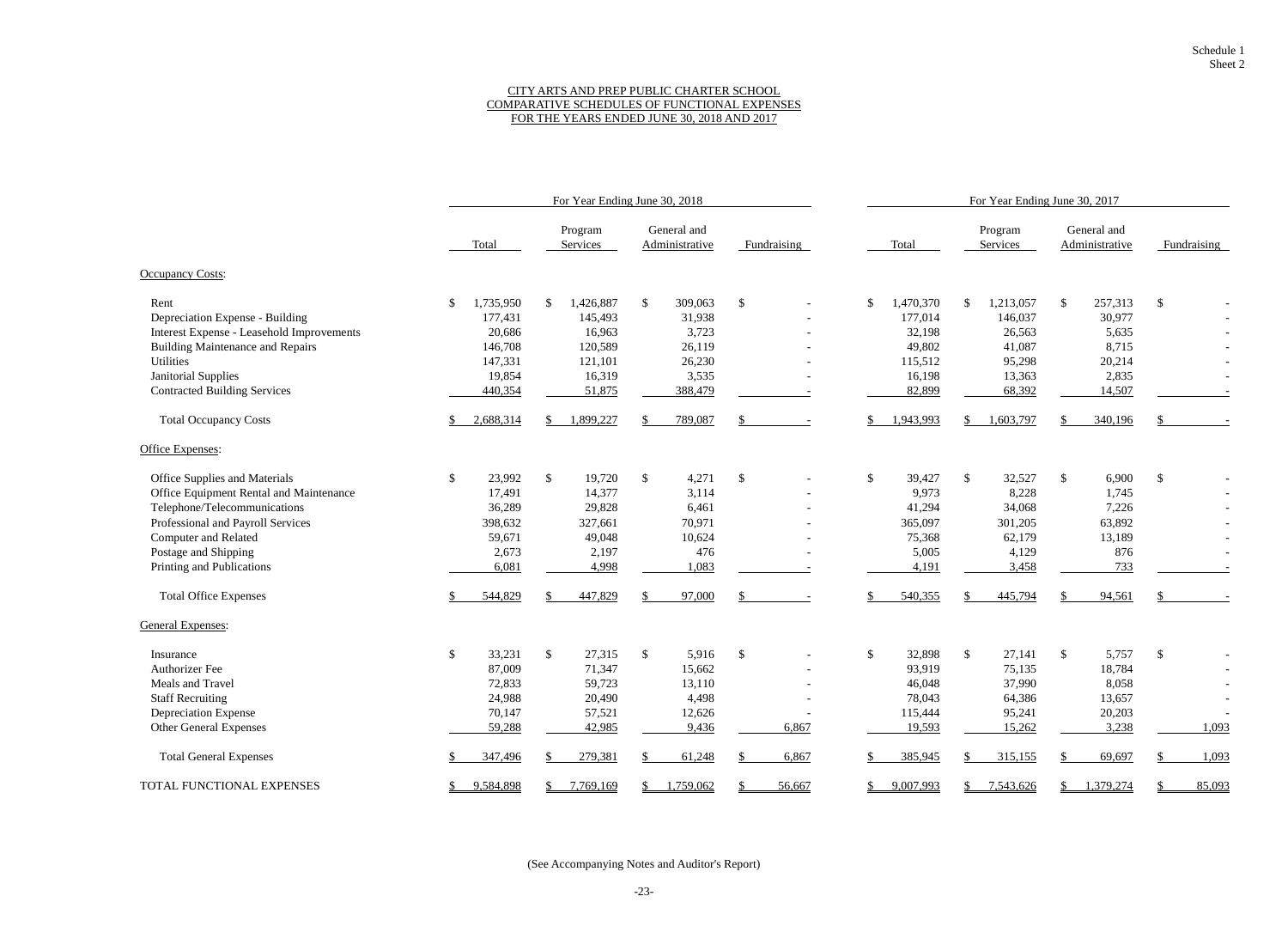#### CITY ARTS AND PREP PUBLIC CHARTER SCHOOL SCHEDULE OF EXPENDITURES OF FEDERAL AWARDS FOR THE YEAR ENDED JUNE 30, 2018

| <b>CFDA</b><br>Number | <b>Grantors</b><br>Number               |                                              |                                                                   |                                                                                                     |                                                                                                                                                                                                                                                                                                                                                                                                    |                                              |         |                    |         |                                             | Grant<br>Receivable<br>at $6/30/18$ |
|-----------------------|-----------------------------------------|----------------------------------------------|-------------------------------------------------------------------|-----------------------------------------------------------------------------------------------------|----------------------------------------------------------------------------------------------------------------------------------------------------------------------------------------------------------------------------------------------------------------------------------------------------------------------------------------------------------------------------------------------------|----------------------------------------------|---------|--------------------|---------|---------------------------------------------|-------------------------------------|
|                       |                                         |                                              |                                                                   |                                                                                                     |                                                                                                                                                                                                                                                                                                                                                                                                    |                                              |         |                    |         |                                             |                                     |
|                       |                                         |                                              |                                                                   |                                                                                                     |                                                                                                                                                                                                                                                                                                                                                                                                    |                                              |         |                    |         |                                             |                                     |
|                       |                                         |                                              |                                                                   |                                                                                                     |                                                                                                                                                                                                                                                                                                                                                                                                    |                                              |         |                    |         |                                             |                                     |
| 84.027A               | 82027A                                  | \$                                           |                                                                   | <sup>\$</sup>                                                                                       |                                                                                                                                                                                                                                                                                                                                                                                                    | \$                                           |         | \$                 | 45,212  | \$                                          | 45,212                              |
| 84.173A               | 82173A                                  | \$                                           |                                                                   |                                                                                                     |                                                                                                                                                                                                                                                                                                                                                                                                    |                                              |         |                    | 1,202   |                                             | 1,202                               |
|                       |                                         |                                              |                                                                   |                                                                                                     |                                                                                                                                                                                                                                                                                                                                                                                                    |                                              |         |                    | 46,414  |                                             | 46,414                              |
| 84.010A               | 82010A                                  | \$                                           |                                                                   | \$                                                                                                  |                                                                                                                                                                                                                                                                                                                                                                                                    | \$                                           |         | \$                 | 253,936 | \$                                          | 253,936                             |
| 84.367A               | 82367A                                  | \$                                           |                                                                   |                                                                                                     |                                                                                                                                                                                                                                                                                                                                                                                                    |                                              |         |                    | 55,076  |                                             | 55,076                              |
| 84.424A               | 84424A                                  | $\boldsymbol{\mathsf{S}}$                    |                                                                   |                                                                                                     |                                                                                                                                                                                                                                                                                                                                                                                                    |                                              |         |                    | 10,000  |                                             | 10,000                              |
|                       |                                         |                                              |                                                                   |                                                                                                     |                                                                                                                                                                                                                                                                                                                                                                                                    |                                              | 45,120  |                    |         |                                             | 5,732                               |
|                       |                                         |                                              |                                                                   |                                                                                                     |                                                                                                                                                                                                                                                                                                                                                                                                    |                                              |         |                    |         |                                             |                                     |
|                       |                                         | \$                                           |                                                                   |                                                                                                     |                                                                                                                                                                                                                                                                                                                                                                                                    |                                              |         |                    |         |                                             | 794                                 |
|                       |                                         |                                              |                                                                   |                                                                                                     | 12,223                                                                                                                                                                                                                                                                                                                                                                                             |                                              | 57,343  |                    | 417,072 |                                             | 371,952                             |
|                       |                                         |                                              |                                                                   |                                                                                                     |                                                                                                                                                                                                                                                                                                                                                                                                    |                                              |         |                    |         |                                             |                                     |
|                       |                                         |                                              |                                                                   |                                                                                                     |                                                                                                                                                                                                                                                                                                                                                                                                    |                                              |         |                    |         |                                             |                                     |
|                       |                                         |                                              |                                                                   |                                                                                                     |                                                                                                                                                                                                                                                                                                                                                                                                    |                                              |         |                    |         |                                             |                                     |
| 10.555                | N/A                                     |                                              |                                                                   | $\mathbb{S}$                                                                                        |                                                                                                                                                                                                                                                                                                                                                                                                    | \$                                           | 19,279  | \$                 | 19,279  | \$                                          |                                     |
| 10.553                | N/A                                     |                                              |                                                                   |                                                                                                     |                                                                                                                                                                                                                                                                                                                                                                                                    |                                              | 73,191  |                    | 95,431  |                                             | 22,240                              |
| 10.553                | N/A                                     |                                              |                                                                   |                                                                                                     | 16,378                                                                                                                                                                                                                                                                                                                                                                                             |                                              | 16,378  |                    |         |                                             |                                     |
| 10.555                | N/A                                     |                                              |                                                                   |                                                                                                     |                                                                                                                                                                                                                                                                                                                                                                                                    |                                              | 154,978 |                    | 204,443 |                                             | 49,465                              |
| 10.555                | N/A                                     |                                              |                                                                   |                                                                                                     | 39,617                                                                                                                                                                                                                                                                                                                                                                                             |                                              | 39,617  |                    |         |                                             |                                     |
|                       |                                         |                                              |                                                                   | S                                                                                                   | 55,995                                                                                                                                                                                                                                                                                                                                                                                             |                                              | 303,443 |                    | 319,153 |                                             | 71,705                              |
| 10.582                | N/A                                     |                                              |                                                                   | \$                                                                                                  |                                                                                                                                                                                                                                                                                                                                                                                                    | \$                                           | 11,440  |                    | 20,259  | S.                                          | 8,819                               |
| 10.582                | N/A                                     |                                              |                                                                   |                                                                                                     | 1,303                                                                                                                                                                                                                                                                                                                                                                                              |                                              | 1,303   |                    |         |                                             |                                     |
|                       |                                         |                                              |                                                                   |                                                                                                     | 57,298                                                                                                                                                                                                                                                                                                                                                                                             |                                              | 316,186 |                    | 339,412 |                                             | 80,524                              |
|                       |                                         |                                              |                                                                   |                                                                                                     | 69,521                                                                                                                                                                                                                                                                                                                                                                                             |                                              | 373,529 |                    | 756,484 |                                             | 452,476                             |
|                       | Federal<br>84.370C<br>84.370C<br>84.196 | Pass-Through<br>U370C180001<br>N/A<br>82196A | $\$$<br>\$<br>N/A<br>N/A<br>N/A<br>N/A<br>N/A<br>$\rm N/A$<br>N/A | or Award<br>Amount<br>75,630<br>1,202<br>254,195<br>55,076<br>10,000<br>89,221<br>156,347<br>17,000 | Program<br>Period of Award<br>07/01/17 to 09/30/18<br>07/01/17 to 09/30/18<br>07/01/17 to 09/30/18<br>07/01/17 to 09/30/18<br>07/01/17 to 09/30/18<br>08/04/17 to 08/03/18<br>07/10/15 to 07/10/17<br>03/01/18 to 09/30/18<br>07/01/17 to 06/30/18<br>07/01/17 to 06/30/18<br>07/01/16 to 06/30/17<br>07/01/17 to 06/30/18<br>07/01/16 to 06/30/17<br>07/01/17 to 06/30/18<br>07/01/16 to 06/30/17 | Grant<br>Receivable<br>at $7/1/17$<br>12,223 |         | Receipts<br>12,223 |         | Receivable<br>Expenditures<br>50,852<br>794 | <b>Current Year Activity</b>        |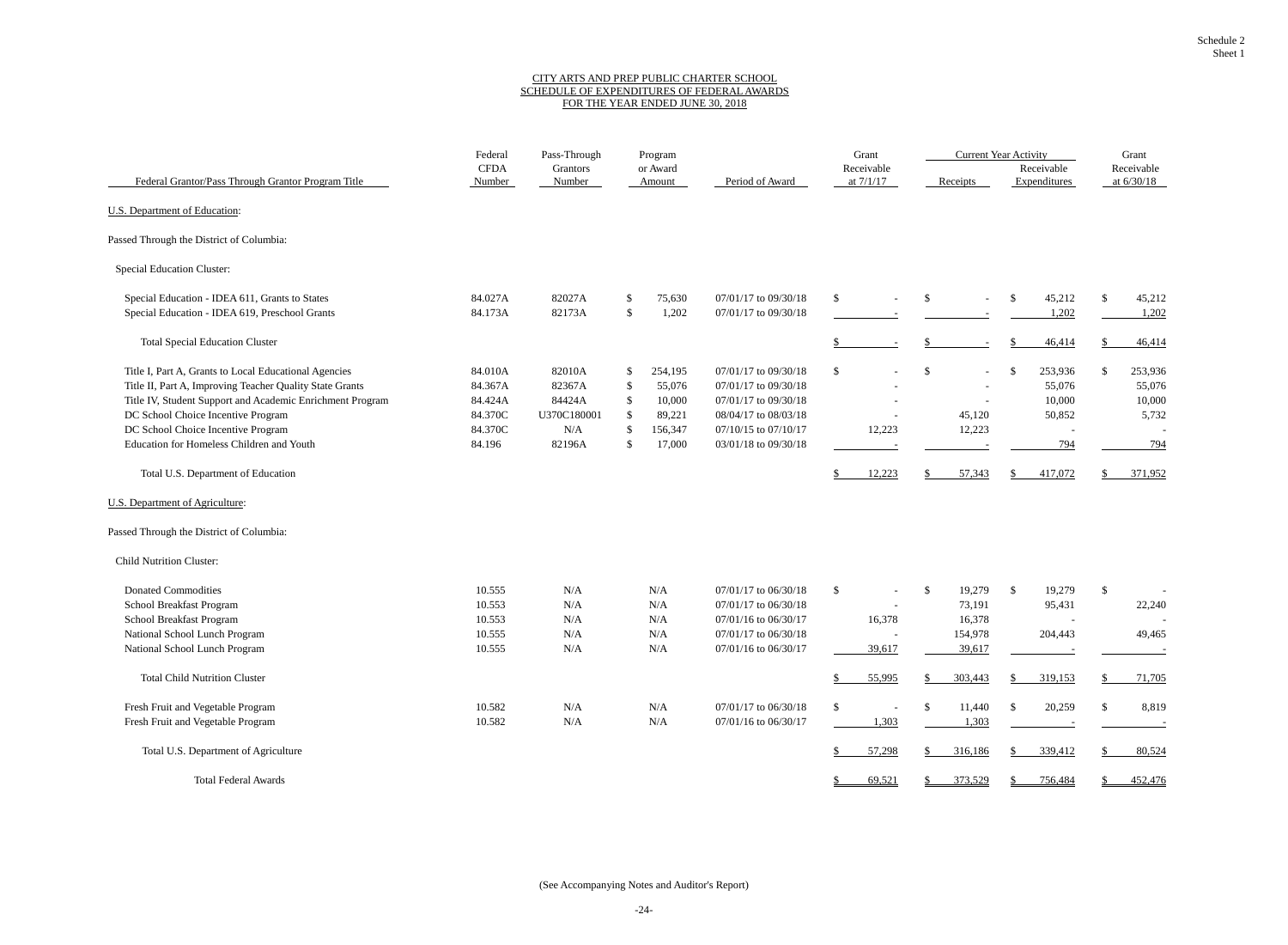# CITY ARTS AND PREP PUBLIC CHARTER SCHOOL SCHEDULE OF EXPENDITURES OF FEDERAL AWARDS FOR THE YEAR ENDED JUNE 30, 2018

| Summary by CFDA                                           |                       |                                  |
|-----------------------------------------------------------|-----------------------|----------------------------------|
| Program                                                   | <b>CFDA</b><br>Number | Amount of<br><b>Expenditures</b> |
| DC School Choice Incentive Program                        | 84.370C               | \$<br>50,852                     |
| Title I, Part A, Grants to Local Educational Agencies     | 84.010A               | 253,936                          |
| Title II, Part A, Improving Teacher Quality State Grants  | 84.367A               | 55,076                           |
| Title IV, Student Support and Academic Enrichment Program | 84.424A               | 10,000                           |
| Education for Homeless Children and Youth                 | 84.196                | 794                              |
| Special Education - IDEA 611, Grants to States            | 84.027A               | 45,212                           |
| Special Education - IDEA 619, Preschool Grants            | 84.173A               | 1,202                            |
| Fresh Fruit and Vegetable Program                         | 10.582                | 20,259                           |
| National School Lunch Program                             | 10.555                | 204,443                          |
| <b>Donated Commodities</b>                                | 10.555                | 19,279                           |
| School Breakfast Program                                  | 10.553                | 95,431                           |
| <b>Total Federal Awards</b>                               |                       | 756.48                           |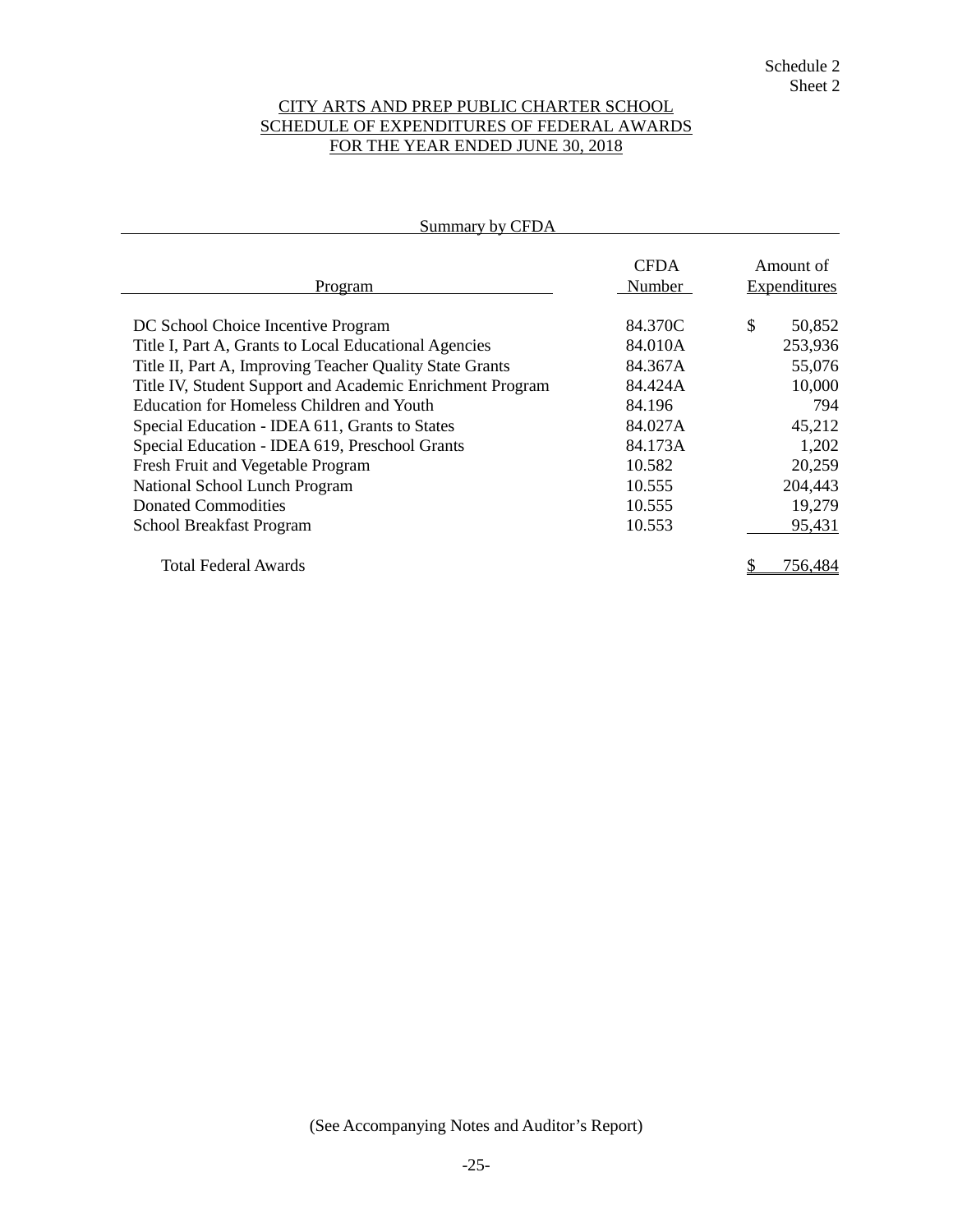## CITY ARTS AND PREP PUBLIC CHARTER SCHOOL NOTES TO SCHEDULE OF EXPENDITURES OF FEDERAL AWARDS FOR THE YEAR ENDED JUNE 30, 2018

## Note 1 - Basis of Presentation:

The accompanying schedule of expenditures of federal awards (the schedule) includes the federal award activity of the Charter School under programs of the federal government for the year ended June 30, 2018. The information in this schedule is presented in accordance with the requirements of Title 2 U.S. *Code of Federal Regulations* Part 200, *Uniform Administrative Requirements, Cost Principles, and Audit Requirements for Federal Awards* (Uniform Guidance). Because the schedule presents only a selected portion of the operations of the Charter School, it is not intended to and does not present the financial position, changes in net assets, or cash flows of the Charter School.

#### Note 2 - Summary of Significant Accounting Policies:

Expenditures reported on the schedule are reported on the accrual basis of accounting. Such expenditures are recognized following the cost principles contained in the Uniform Guidance, wherein certain types of expenditures are not allowable or are limited as to reimbursement.

The Charter School has elected not to use the 10 percent de minimis indirect cost rate as allowed under the Uniform Guidance.

#### Note 3 - Food Commodities:

Nonmonetary assistance is reported in the schedule at the fair market value of the commodities received and disbursed.

#### Note 4 - Pass-Through Funds:

The Charter School did not pass through any federal funds to subrecipients.

#### Note 5 - Major Program Selection:

The major Federal Award Programs selected for testing are as follows:

## U.S. Department of Agriculture

## - School Breakfast, Donated Commodities and National School Lunch Programs

The requirements of the Office of Management and Budget Uniform Guidance prescribe that all major programs as determined by the auditor on a risk-based approach and/or at least 40% (20% for low risk auditees) of all federal awards be subject to specific control and compliance testing. For the City Arts and Prep Public Charter School, the programs subject to these requirements are as listed above. The total expenditures of these programs represent 42.19% of the total federal expenditures.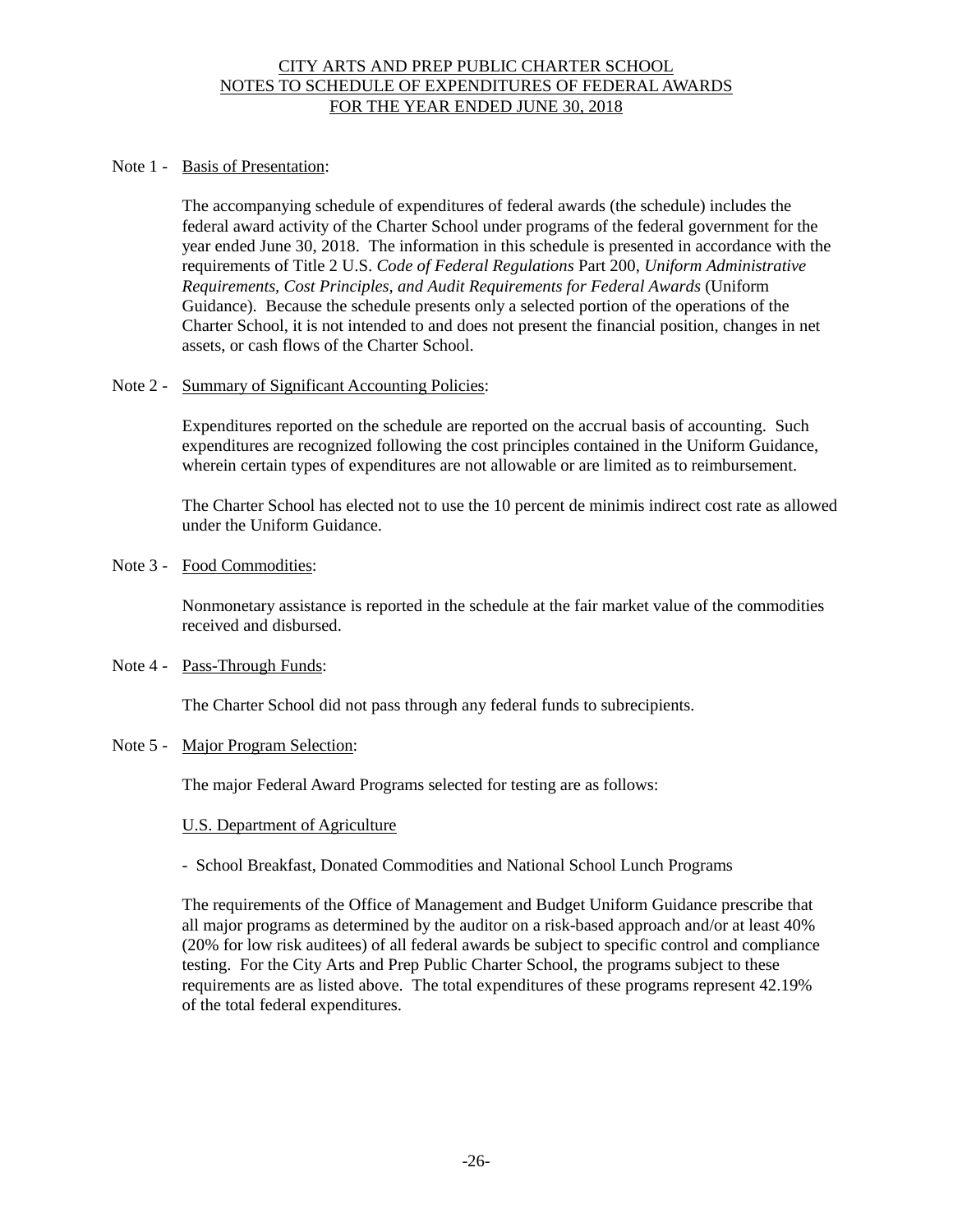## CITY ARTS AND PREP PUBLIC CHARTER SCHOOL NOTES TO SCHEDULE OF EXPENDITURES OF FEDERAL AWARDS FOR THE YEAR ENDED JUNE 30, 2018

## Note 5 - Major Program Selection: (Continued)

|                                                           |         | Amount of    |
|-----------------------------------------------------------|---------|--------------|
| Programs                                                  | CFDA#   | Expenditures |
| DC School Choice Incentive Program                        | 84.370C | \$<br>50,852 |
| Title I, Part A, Grants to Local Educational Agencies     | 84.010A | 253,936      |
| Title II, Part A, Improving Teacher Quality State Grants  | 84.367A | 55,076       |
| Title IV, Student Support and Academic Enrichment Program | 84.424A | 10,000       |
| Education for Homeless Children and Youth                 | 84.196  | 794          |
| Special Education - IDEA 611, Grants to States            | 84.027A | 45,212       |
| Special Education - IDEA 619, Preschool Grants            | 84.173A | 1,202        |
| Fresh Fruit and Vegetable Program                         | 10.582  | 20,259       |
| National School Lunch Program                             | 10.555  | 204,443*     |
| Donated Commodities                                       | 10.555  | 19,279*      |
| School Breakfast Program                                  | 10.553  | 95,431*      |
| <b>Total Federal Awards</b>                               |         | 756.484      |
| * Denotes Major Program                                   |         |              |

## Note 6 - Major Program Disclosure:

# I. U.S. Department of Agriculture

# 1) School Breakfast and National School Lunch Programs

The objectives of the child nutrition cluster programs are to: (1) assist states in administering food services that provide healthy, nutritious meals to eligible children in public and non-profit private schools, residential childcare institutions, and summer recreation programs; and (2) encourage the domestic consumption of nutritious agricultural commodities.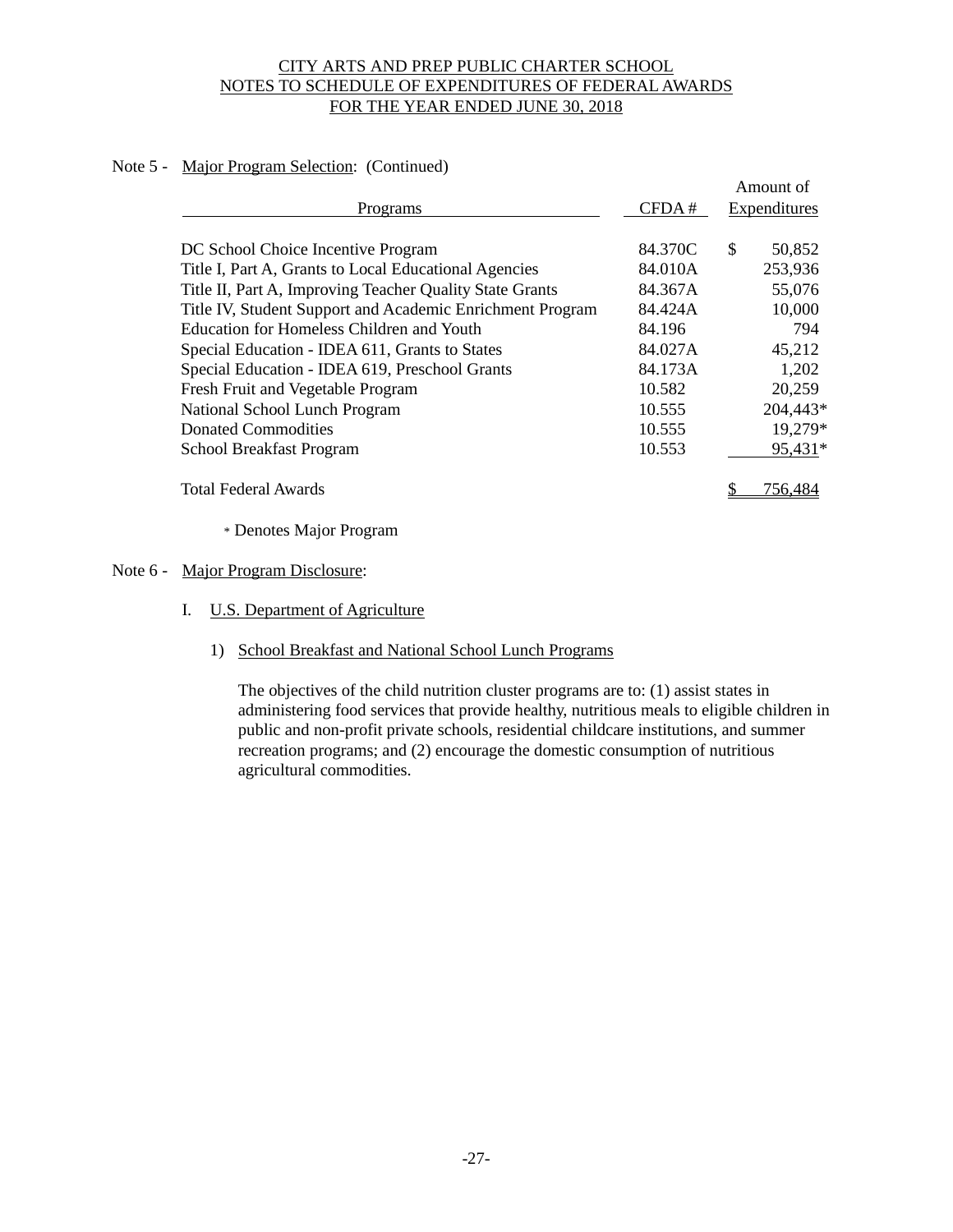# **Kendall, Prebola and Jones, LLC**

Certified Public Accountants

Board of Directors City Arts and Prep Public Charter School 705 Edgewood Avenue, NE Washington, DC 20017

# INDEPENDENT AUDITOR'S REPORT ON INTERNAL CONTROL OVER FINANCIAL REPORTING AND ON COMPLIANCE AND OTHER MATTERS BASED ON AN AUDIT OF FINANCIAL STATEMENTS PERFORMED IN ACCORDANCE WITH *GOVERNMENT AUDITING STANDARDS*

We have audited in accordance with auditing standards generally accepted in the United States of America and the standards applicable to financial audits contained in *Government Auditing Standards*, issued by the Comptroller General of the United States, the financial statements of City Arts and Prep Public Charter School (a nonprofit organization), which comprise the statement of financial position as of June 30, 2018, and the related statements of activities and cash flows for the year then ended, and the related notes to the financial statements, and have issued our report thereon dated December 3, 2018.

#### *Internal Control Over Financial Reporting*

In planning and performing our audit of the financial statements, we considered City Arts and Prep Public Charter School's internal control over financial reporting (internal control) to determine the audit procedures that are appropriate in the circumstances for the purpose of expressing our opinion on the financial statements, but not for the purpose of expressing an opinion on the effectiveness of City Arts and Prep Public Charter School's internal control. Accordingly, we do not express an opinion on the effectiveness of the Charter School's internal control.

A *deficiency in internal control* exists when the design or operation of a control does not allow management or employees, in the normal course of performing their assigned functions, to prevent, or detect and correct, misstatements on a timely basis. A *material weakness* is a deficiency, or a combination of deficiencies, in internal control, such that there is a reasonable possibility that a material misstatement of the entity's financial statements will not be prevented, or detected and corrected on a timely basis. A *significant deficiency* is a deficiency, or a combination of deficiencies, in internal control that is less severe than a material weakness, yet important enough to merit attention by those charged with governance.

Our consideration of internal control was for the limited purpose described in the first paragraph of this section and was not designed to identify all deficiencies in internal control that might be material weaknesses or significant deficiencies. Given these limitations, during our audit we did not identify any deficiencies in internal control that we consider to be material weaknesses. However, material weaknesses may exist that have not been identified.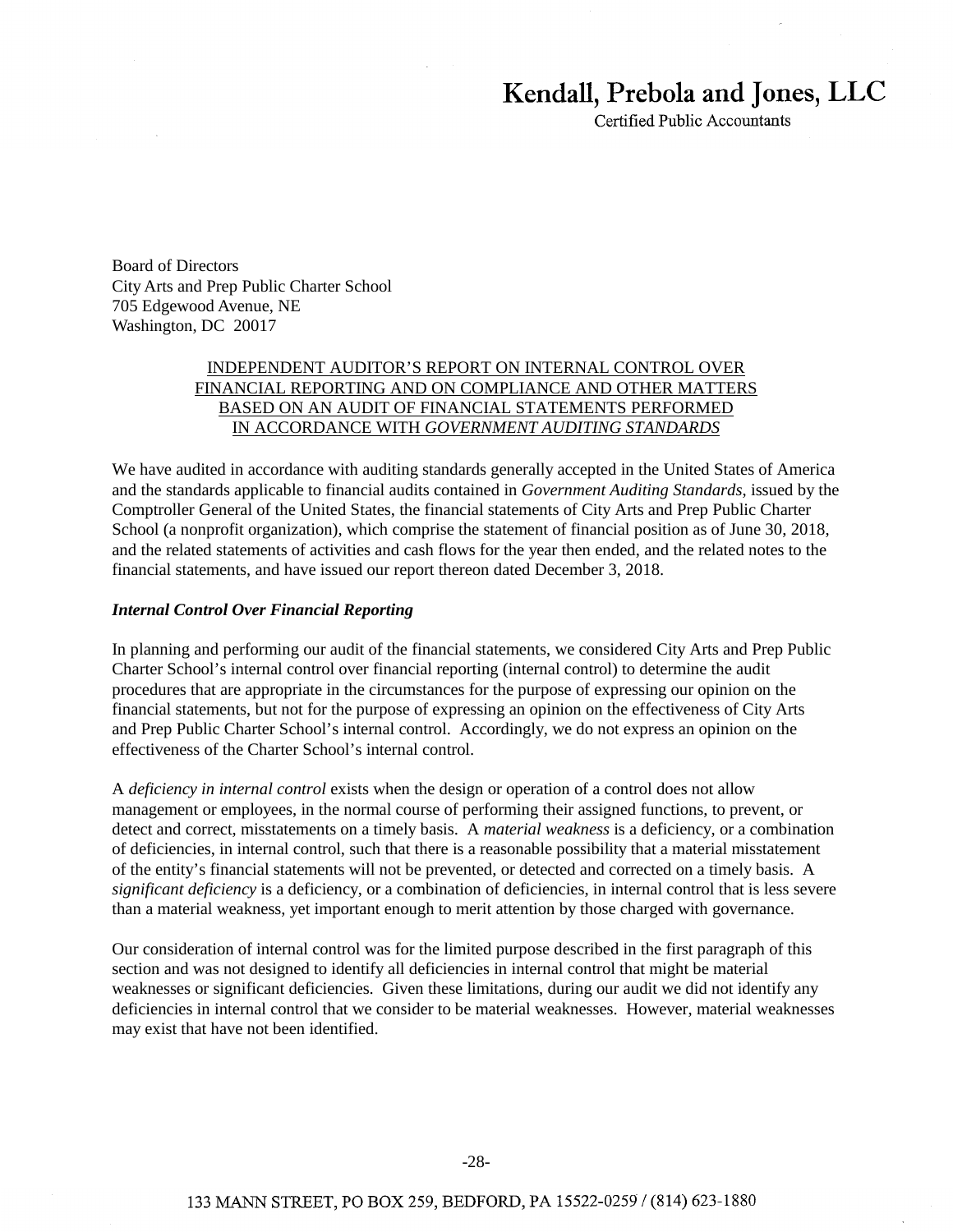## *Compliance and Other Matters*

As part of obtaining reasonable assurance about whether City Arts and Prep Public Charter School's financial statements are free from material misstatement, we performed tests of its compliance with certain provisions of laws, regulations, contracts and grant agreements, noncompliance with which could have a direct and material effect on the determination of financial statement amounts. However, providing an opinion on compliance with those provisions was not an objective of our audit and accordingly, we do not express such an opinion. The results of our tests disclosed no instances of noncompliance or other matters that are required to be reported under *Government Auditing Standards*.

# *Purpose of this Report*

The purpose of this report is solely to describe the scope of our testing of internal control and compliance and the results of that testing, and not to provide an opinion on the effectiveness of the Charter School's internal control or on compliance. This report is an integral part of an audit performed in accordance with *Government Auditing Standards* in considering the Charter School's internal control and compliance. Accordingly, this communication is not suitable for any other purpose.

Kendall, Prebola and Jones Kendall, Prebola and Jones Certified Public Accountants Certified Public Accountants

Bedford, Pennsylvania December 3, 2018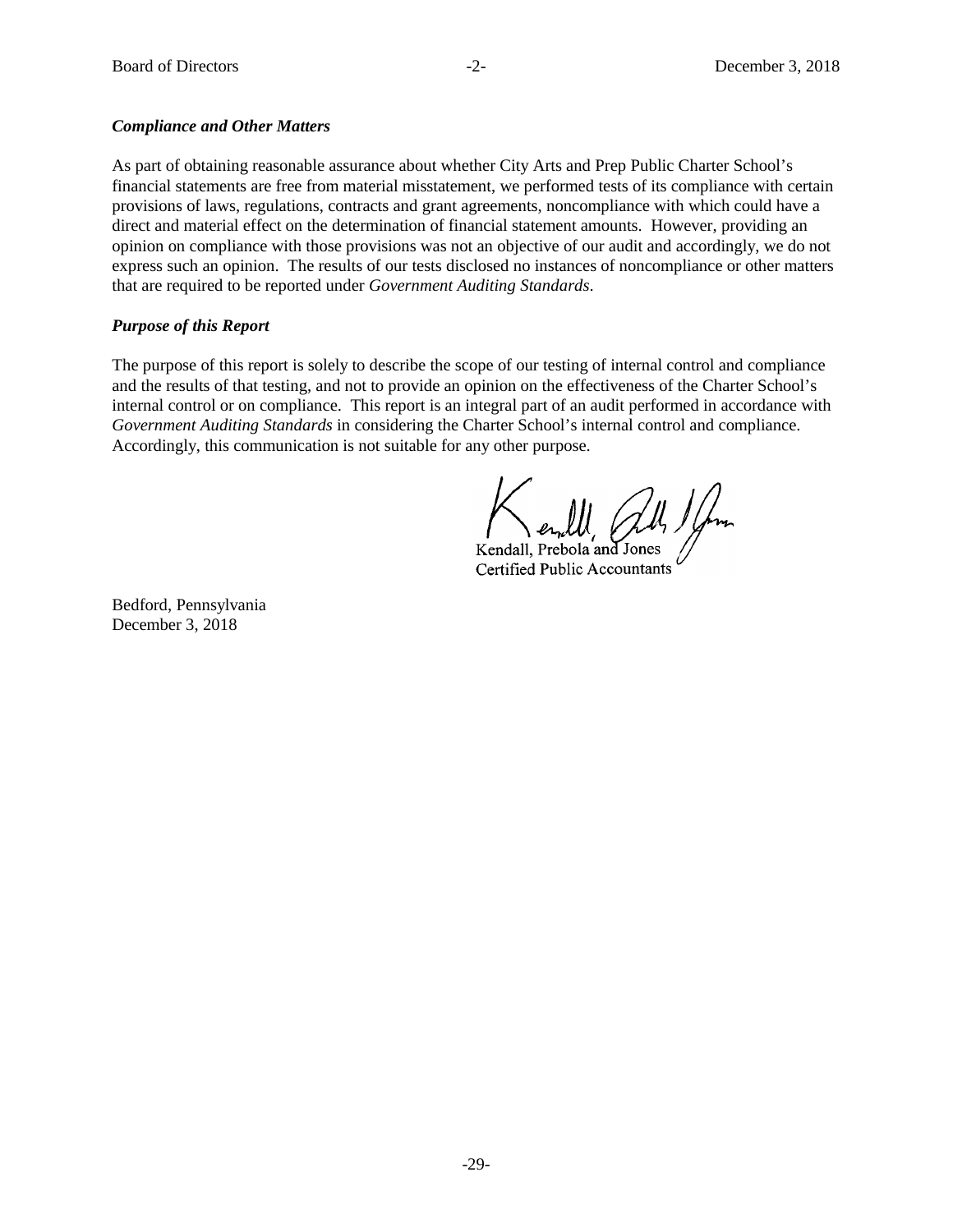# **Kendall, Prebola and Jones, LLC**

Certified Public Accountants

Board of Directors City Arts and Prep Public Charter School 705 Edgewood Avenue, NE Washington, DC 20017

## INDEPENDENT AUDITOR'S REPORT ON COMPLIANCE FOR EACH MAJOR PROGRAM AND ON INTERNAL CONTROL OVER COMPLIANCE REQUIRED BY THE UNIFORM GUIDANCE

#### *Report on Compliance for Each Major Federal Program*

We have audited City Arts and Prep Public Charter School's (a nonprofit organization) compliance with the types of compliance requirements described in the OMB *Compliance Supplement* that could have a direct and material effect on each of City Arts and Prep Public Charter School's major federal programs for the year ended June 30, 2018. City Arts and Prep Public Charter School's major federal programs are identified in the summary of auditor's results section of the accompanying schedule of findings and questioned costs and in the notes to the schedule of expenditures of federal awards.

#### *Management's Responsibility*

Management is responsible for compliance with federal statutes, regulations, and terms and conditions of its federal awards applicable to its federal programs.

#### *Auditor's Responsibility*

Our responsibility is to express an opinion on compliance for each of City Arts and Prep Public Charter School's major federal programs based on our audit of the types of compliance requirements referred to above. We conducted our audit of compliance in accordance with auditing standards generally accepted in the United States of America; the standards applicable to financial audits contained in *Government Auditing Standards*, issued by the Comptroller General of the United States; and the audit requirements of Title 2 U.S. *Code of Federal Regulations* Part 200, *Uniform Administrative Requirements, Cost Principles, and Audit Requirements for Federal Awards* (Uniform Guidance). Those standards and the Uniform Guidance require that we plan and perform the audit to obtain reasonable assurance about whether noncompliance with the types of compliance requirements referred to above that could have a direct and material effect on a major federal program occurred. An audit includes examining, on a test basis, evidence about City Arts and Prep Public Charter School's compliance with those requirements and performing such other procedures as we considered necessary in the circumstances.

We believe that our audit provides a reasonable basis for our opinion on compliance for each major federal program. However, our audit does not provide a legal determination of City Arts and Prep Public Charter School's compliance.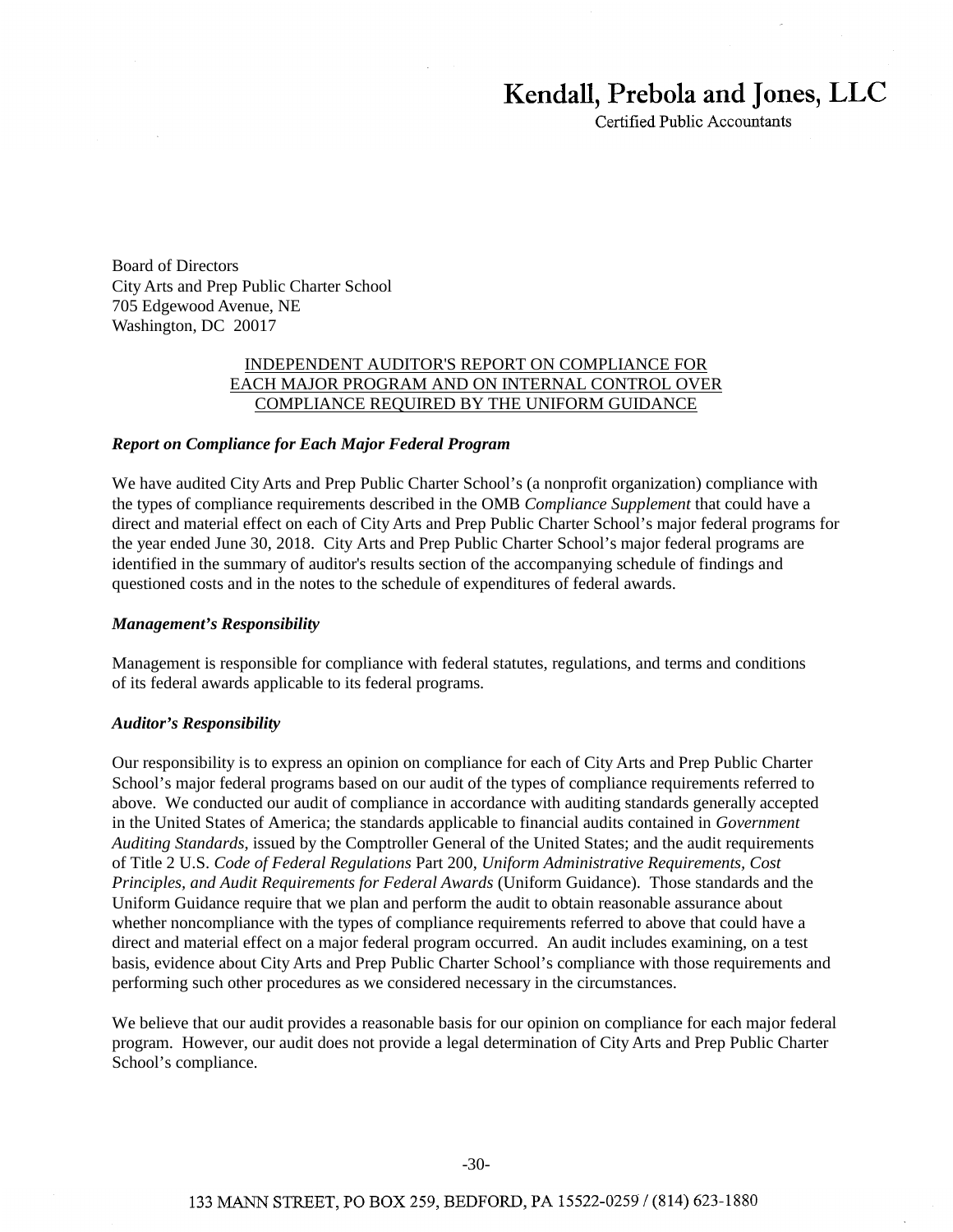## *Opinion on Each Major Federal Award Program*

In our opinion, City Arts and Prep Public Charter School, complied, in all material respects, with the types of compliance requirements referred to above that could have a direct and material effect on each of its major federal programs for the year ended June 30, 2018.

## *Report on Internal Control Over Compliance*

Management of City Arts and Prep Public Charter School is responsible for establishing and maintaining effective internal control over compliance with the types of requirements referred to above. In planning and performing our audit of compliance, we considered City Arts and Prep Public Charter School's internal control over compliance with the types of requirements that could have a direct and material effect on each major federal program to determine the auditing procedures that are appropriate in the circumstances for the purpose of expressing an opinion on compliance for each major federal program and to test and report on internal control over compliance in accordance with the Uniform Guidance, but not for the purpose of expressing an opinion on the effectiveness of internal control over compliance. Accordingly, we do not express an opinion on the effectiveness of City Arts and Prep Public Charter School's internal control over compliance.

A *deficiency in internal control over compliance* exists when the design or operation of a control over compliance does not allow management or employees, in the normal course of performing their assigned functions, to prevent, or detect and correct, noncompliance with a type of compliance requirement of a federal program on a timely basis. A *material weakness in internal control over compliance* is a deficiency, or a combination of deficiencies, in internal control over compliance, such that there is a reasonable possibility that material noncompliance with a type of compliance requirement of a federal program will not be prevented, or detected and corrected, on a timely basis. A *significant deficiency in internal control over compliance* is a deficiency, or a combination of deficiencies, in internal control over compliance with a type of compliance requirement of a federal program that is less severe than a material weakness in internal control over compliance, yet important enough to merit attention by those charged with governance.

Our consideration of internal control over compliance was for the limited purpose described in the first paragraph of this section and was not designed to identify all deficiencies in internal control over compliance that might be material weaknesses or significant deficiencies. We did not identify any deficiencies in internal control over compliance that we consider to be material weaknesses. However, material weaknesses may exist that have not been identified.

The purpose of this report on internal control over compliance is solely to describe the scope of our testing of internal control over compliance and the results of that testing based on the requirements of the Uniform Guidance. Accordingly, this report is not suitable for any other purpose.

er<sub>re</sub>lia,

Kendall, Prebola and Jones Certified Public Accountants Kendall, Prebola and Jones Certified Public Accountants

Bedford, Pennsylvania December 3, 2018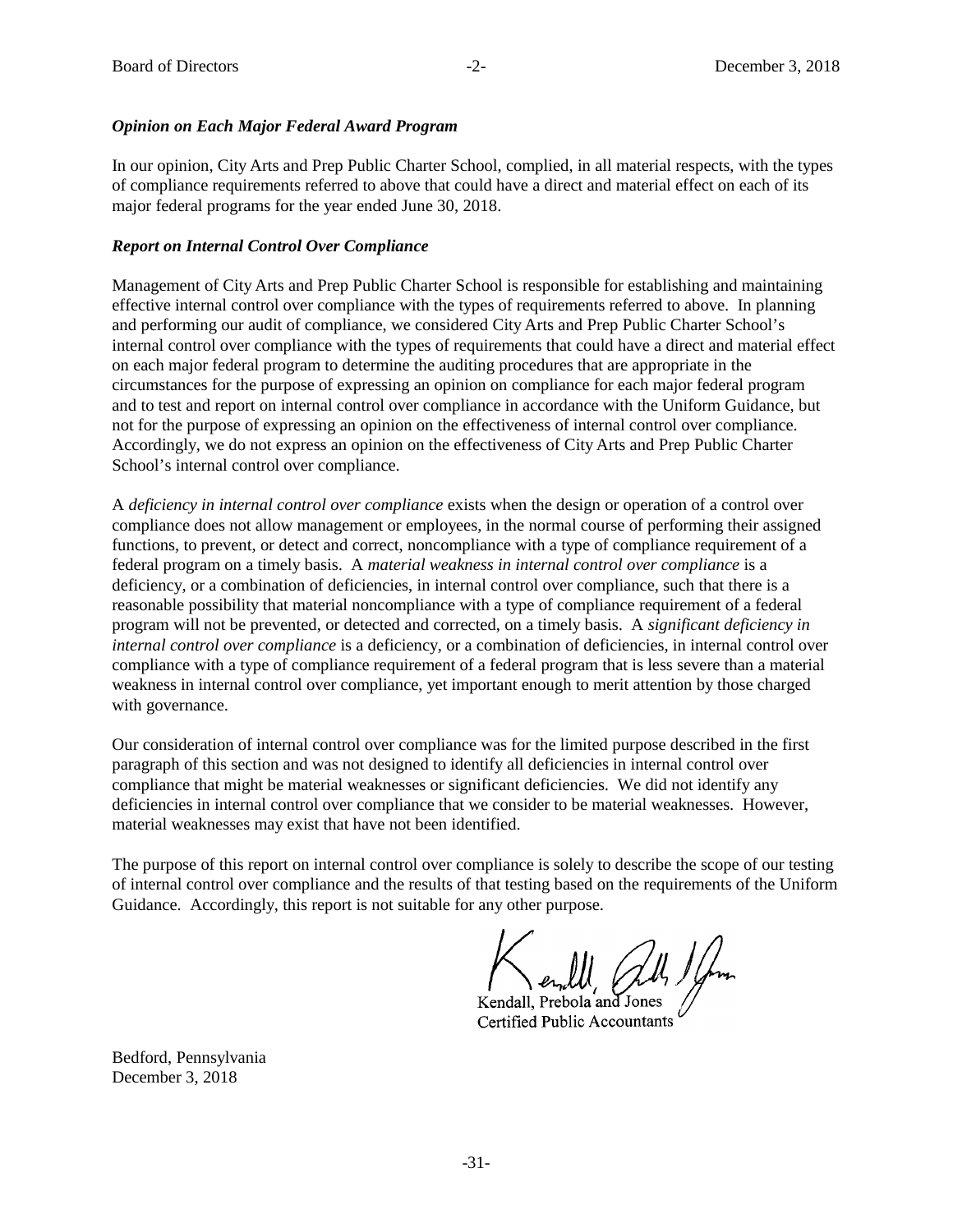# CITY ARTS AND PREP PUBLIC CHARTER SCHOOL SUMMARY SCHEDULE OF PRIOR AUDIT FINDINGS FOR THE YEAR ENDED JUNE 30, 2018

There were no findings reported in the prior year.